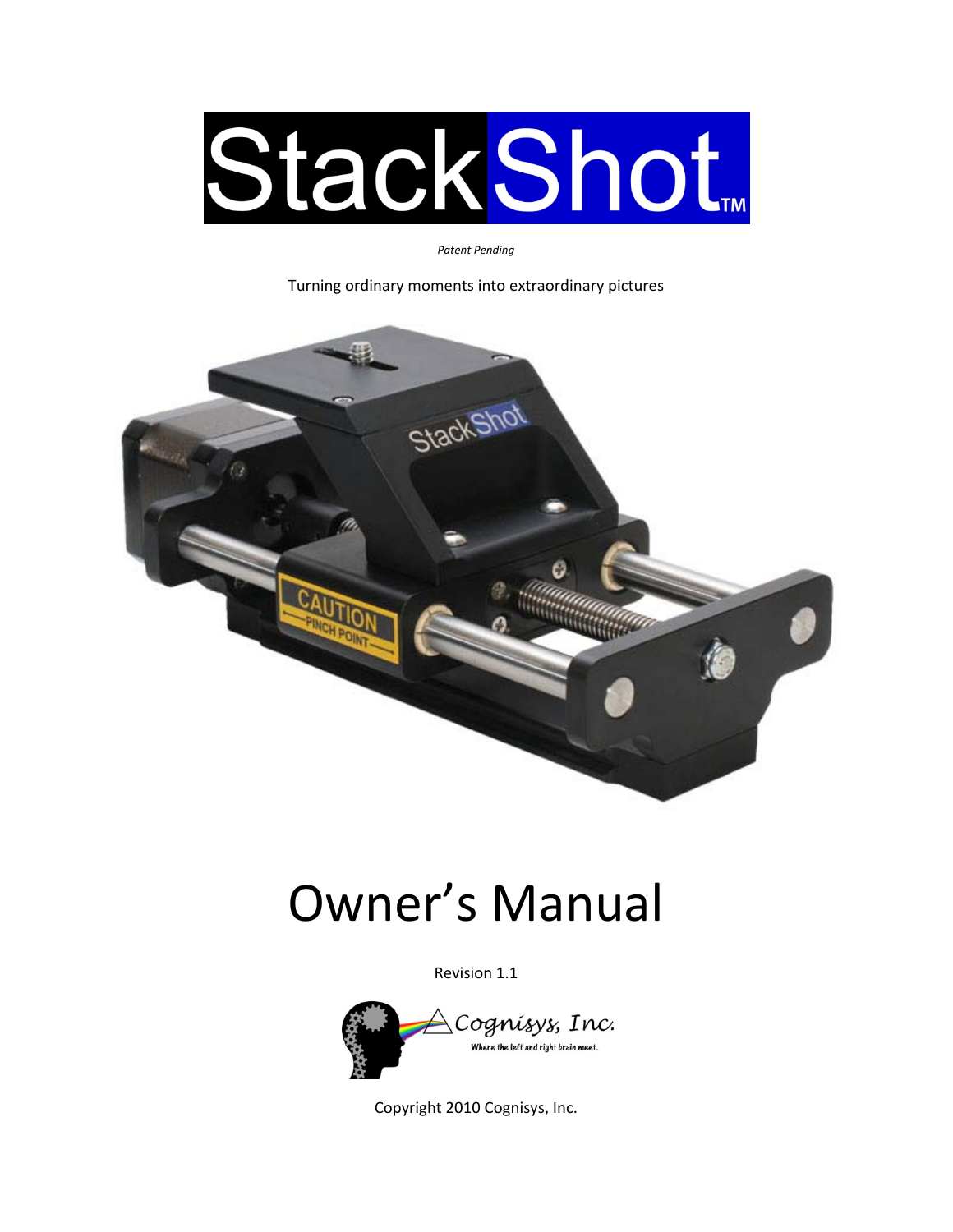## **Table of Contents**

| 1. |            |     |
|----|------------|-----|
| 2. |            |     |
| 3. |            |     |
|    |            |     |
|    | 3.1<br>3.2 |     |
|    | 3.3        |     |
|    | 3.3.1      |     |
|    | 3.3.2      |     |
|    | 3.3.3      |     |
|    | 3.3.4      |     |
|    | 3.3.5      |     |
|    | 3.3.6      |     |
|    | 3.3.7      |     |
|    | 3.3.8      |     |
|    | 3.3.9      |     |
|    | 3.3.10     |     |
|    | 3.3.11     |     |
|    | 3.3.12     |     |
|    | 3.4        |     |
|    | 3.5        |     |
|    | 3.6        |     |
|    | 3.7        |     |
|    | 3.7.1      |     |
|    | 3.7.2      |     |
|    | 3.7.3      |     |
|    | 3.7.4      |     |
|    | 3.8        |     |
|    | 3.8.1      |     |
|    | 3.8.2      |     |
|    | 3.8.3      |     |
|    | 3.8.4      | .18 |
|    | 3.9        |     |
|    | 3.9.1      |     |
|    | 3.9.2      |     |
|    | 3.9.3      |     |
|    | 3.9.4      |     |
|    | 3.10       |     |
|    | 3.10.1     |     |
|    | 3.10.2     |     |
|    | 3.10.3     |     |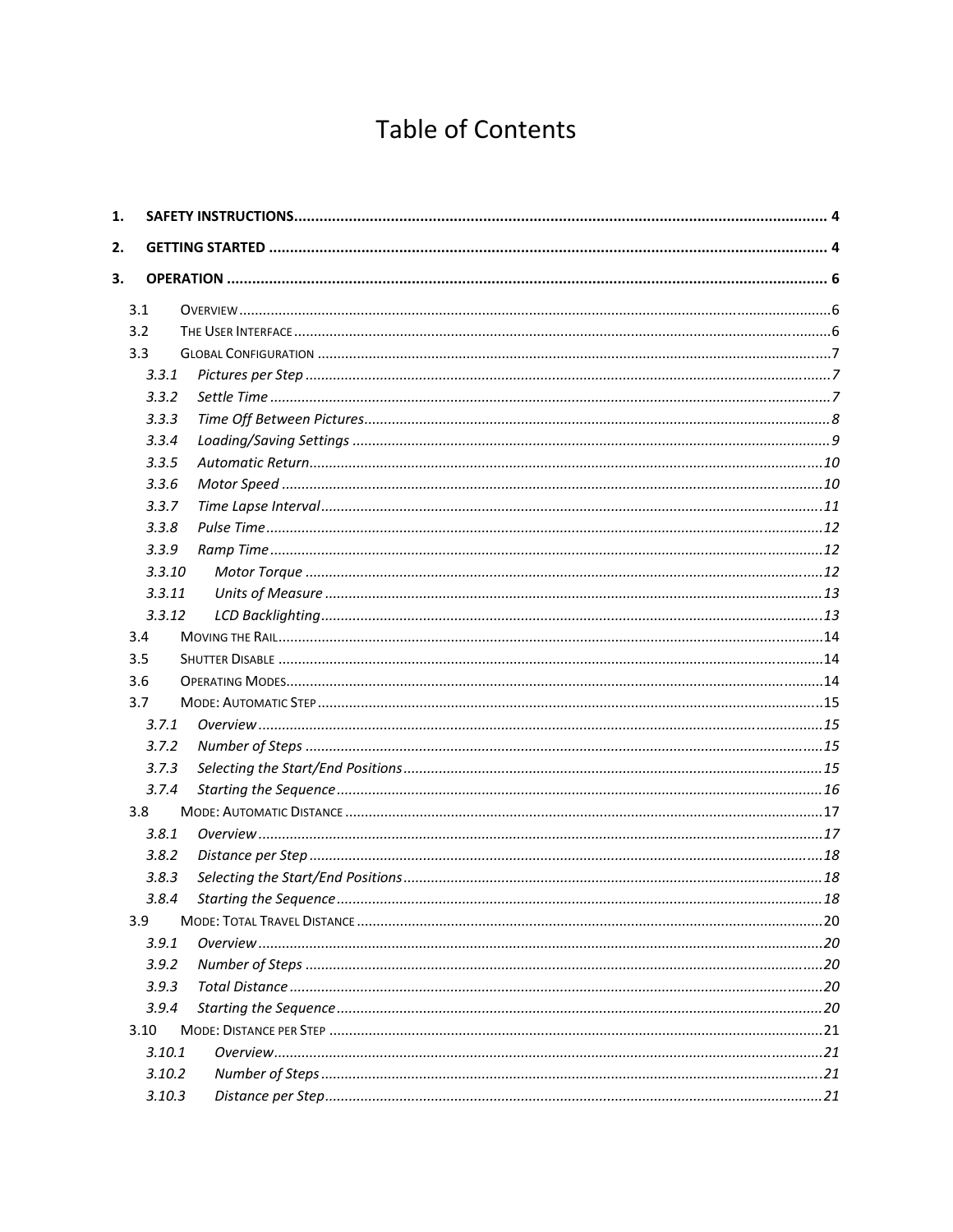|     | 3.10.4 |  |
|-----|--------|--|
|     | 3.11   |  |
|     | 3.11.1 |  |
|     | 3.11.2 |  |
|     | 3.11.3 |  |
|     | 3.12   |  |
|     | 3.12.1 |  |
|     | 3.12.2 |  |
|     | 3.12.3 |  |
|     | 3.13   |  |
|     | 3.13.1 |  |
|     | 3.13.2 |  |
| 4.  |        |  |
| 5.  |        |  |
|     | 5.1    |  |
|     | 5.2    |  |
| 6.  |        |  |
| 7.  |        |  |
| 8.  |        |  |
| 9.  |        |  |
| 10. |        |  |
| 11. |        |  |

## Table of Figures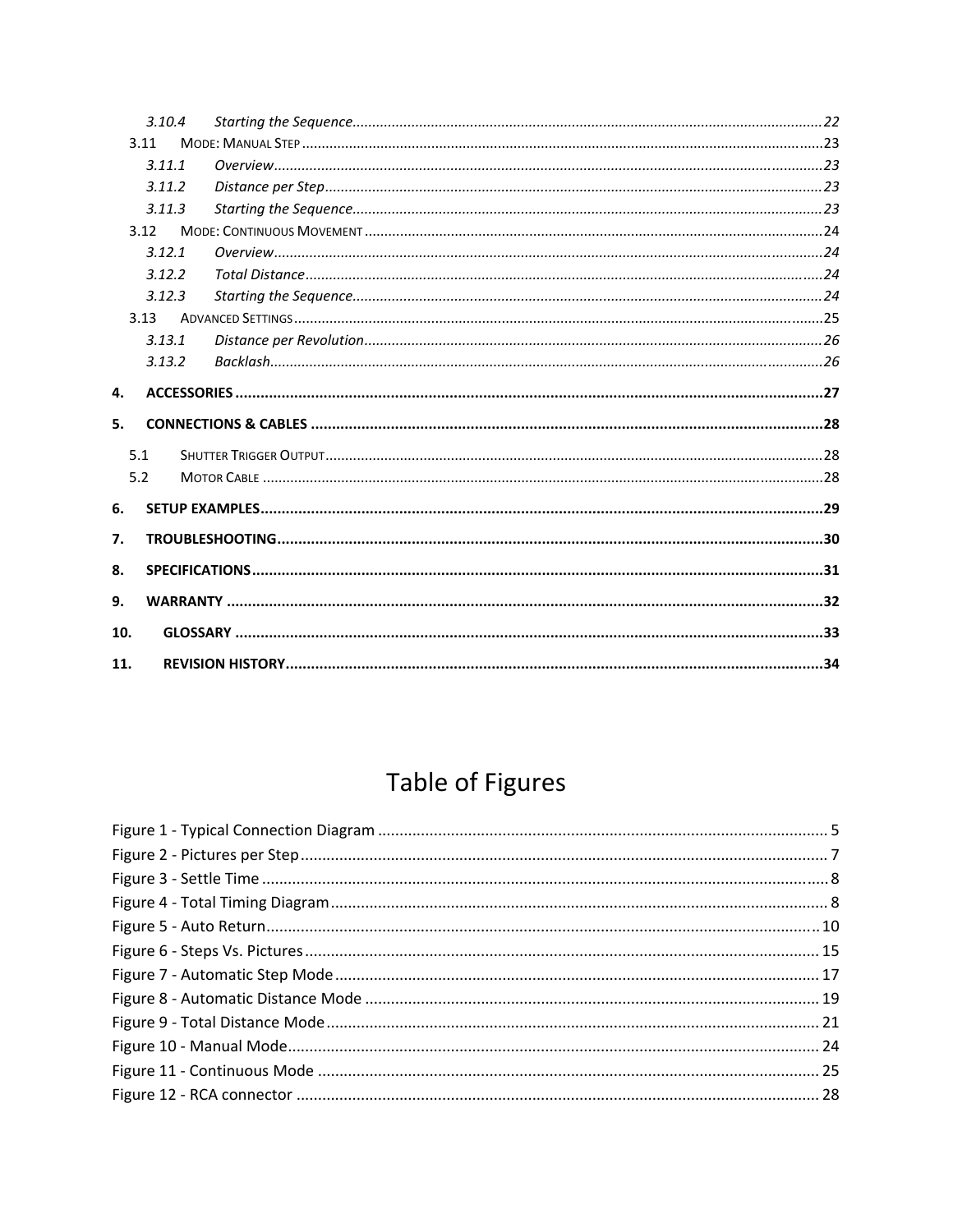## <span id="page-3-0"></span>**1. Safety Instructions**

WARNING indicates a potentially hazardous situation which, if not avoided, could result in death or serious injury.

Follow all CAUTION notices to reduce the risk of personal injury, prevent damage to the StackShot module, accessories, and devices (cameras, flashes, etc). Failure to follow all CAUTION notices may void your warranty. CAUTION may also indicate a potentially hazardous situation which, if not avoided, may result in personal injury.

The safety alert symbol  $\bigwedge$  precedes a general CAUTION or WARNING statement.

The electrical hazard symbol  $\mathcal{A}$  precedes an electric shock hazard CAUTION or WARNING statement.

## **2. Getting Started**

The latest version of this manual is available at [http://www.cognisys](http://www.cognisys-inc.com/)‐inc.com.

The StackShot package contains the following:

- 1. StackShot Control Module (1)
- 2. AC/DC Power Adapter (1)
- 3. Operation Manual CD (1)
- 4. Motor cable (1)
- 5. StackShot Rail Assembly (1)

The StackShot motor cable connects to the four‐pin connector on the control module.

The connector labeled "Trigger" should connect to your camera using the appropriate shutter cable or universal IR remote..

**CAUTION:** Only connect the motor cable to the control module when the control module is not powered.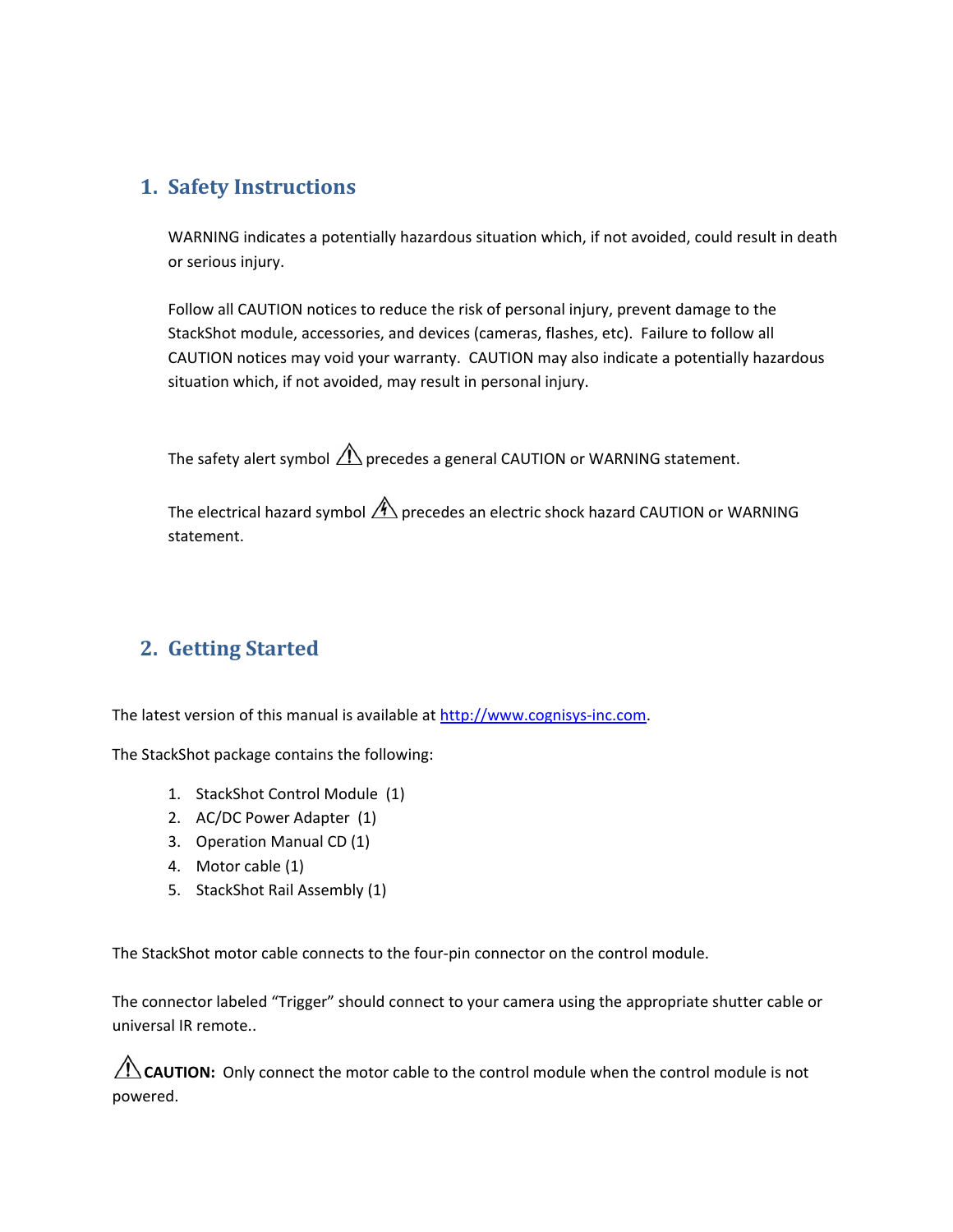<span id="page-4-0"></span>Power to the StackShot module is provided through an AC to DC power adapter or a 12V battery (purchased separately). A standard sealed lead‐acid battery with a 1‐5 amp/hour capacity is acceptable. Plug the power adapter into the StackShot module power jack and plug the adapter into the wall. The unit will power up, display a splash screen, and then continue to the main screen.



**Figure 1 ‐ Typical Connection Diagram**

CAUTION: Only use the power adapter (cube) that came with the StackShot module. Use of other power adapters may damage the module and/or motor.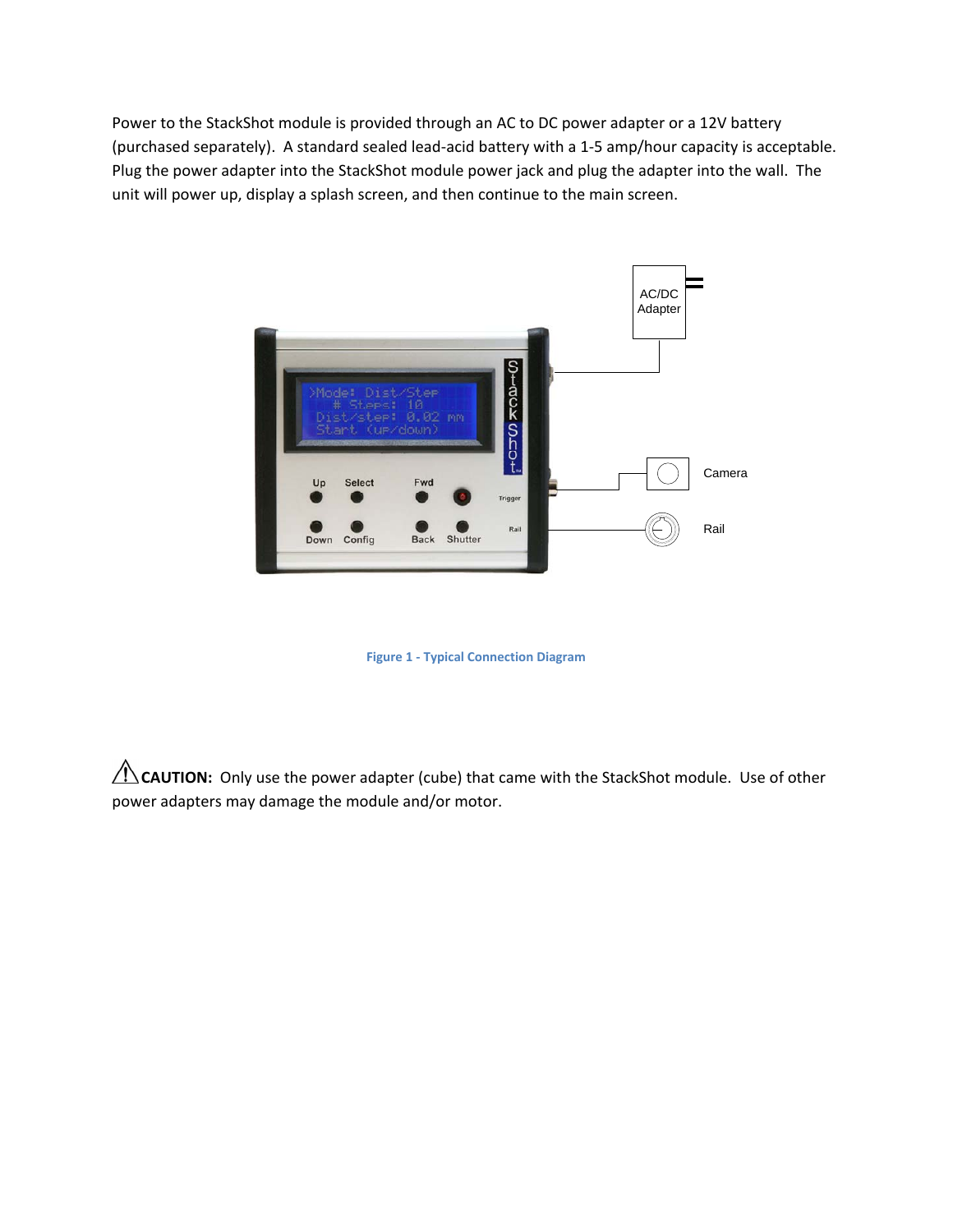## <span id="page-5-0"></span>**3. Operation**

### **3.1Overview**

With macro photography all too often pictures have a shallow depth of field (DOF). This is where StackShot (and widely available focus-stacking software) shine. StackShot allows precise control over a camera's position intended for use with macro photography. It automates the process of taking several pictures in incremental steps. The subsequent images are then processed by focus‐stacking software to merge the shallow DOF images into a single crisp and highly detailed picture. While this same process can be accomplished manually, getting precise steps is difficult, time consuming, and frustrating. Decreasing the time spent taking the images also allows you to focus‐stack things that just wouldn't cooperate or stay still long enough. By combining a simple user-interface with behind-the-scenes extreme flexibility, StackShot is a necessity for any serious macro photographer.

 $\triangle$  **CAUTION:** Always keep your body, cables, and equipment clear of the rail while it is in motion. Be aware of the environment you are operating in. The center of gravity will change as StackShot moves the camera. Moving the rail can potentially cause a tipping hazard. Be sure that your tripod is secured and balanced properly to prevent damage to equipment. Monitor your camera, lens, and other equipment at all times while the rail is moving to prevent damage to your equipment. The motor cable may pose as a tripping hazard. Use caution.

## **3.2The User Interface**

There are seven buttons to control StackShot.

The **SELECT** button moves the cursor (">" indicator) from line to line on the display. The **UP** and **DOWN** button adjust the values for each line. **CONFIG** will display a (lengthy) list of user‐ specified configurations. **FWD** manually moves the motor assembly forward while **BACK** moves it backward. **SHUTTER** will manually fire the shutter on the camera.

Note: If the motor is moving or a sequence is active, **any button press will stop the motor immediately and abort the active sequence**.

User settings will be saved across power cycles.

The different modes of operation are listed in the following sections.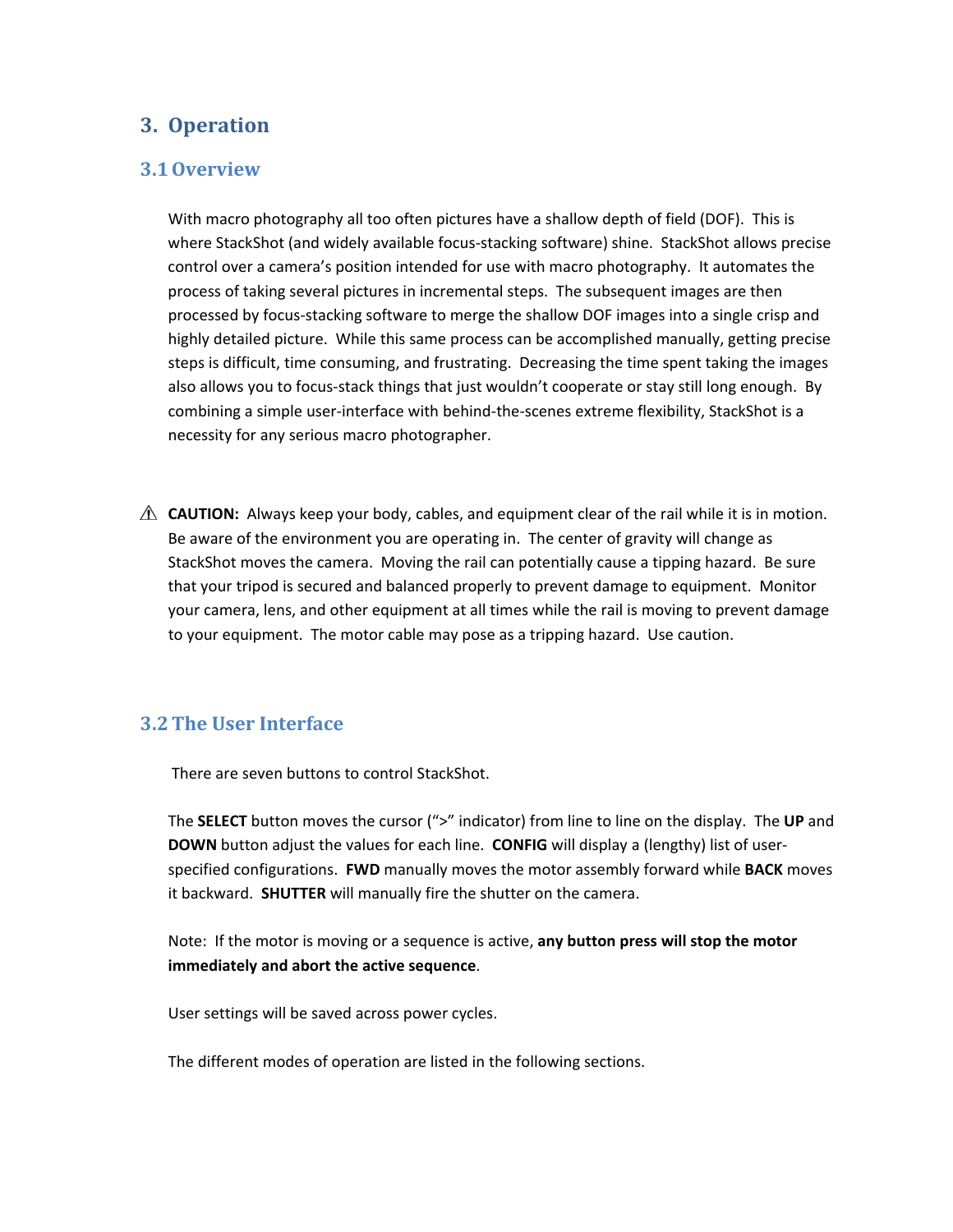## <span id="page-6-2"></span><span id="page-6-0"></span>**3.3Global Configuration**

To enter StackShot's *Global Configuration*, quickly press and release the **CONFIG** button. The display will change and list the available user configurations. To return to the main screen press the **CONFIG** button again. The different configuration options are discussed below. All of these settings are maintained when using the "Load/Save Settings" option. This provides maximum flexibility and ease of use. The last settings used are also retained over a power cycle for your convenience.

#### **3.3.1 Pictures per Step**

StackShot defaults to one picture per step. You may, however, increase the number of pictures ("*# pics*") taken at each step. This gives you the option of doing exposure bracketing, mirror lockup, or other camera effects. Valid values are from 1 – 1000. This is not the total number of pictures taken – just how many at each step.

| $\vert$ == Global Config == |  |
|-----------------------------|--|
| $#$ pi cs:                  |  |
| Tsettle: 500.0 ms           |  |
| $T$ off: 500.0 ms           |  |

See [Figure](#page-6-1) 2 below for a timing diagram with "*# pics*" set at three.

| Rail Moving     |  |  |
|-----------------|--|--|
| Shutter Trigger |  |  |

**Figure 2 ‐ Pictures per Step**

#### <span id="page-6-1"></span>**3.3.2 Settle Time**

After StackShot finishes moving, it may be desirable to have it wait for the motor assembly/camera/tripod to stop moving prior to taking a picture. You may adjust this settling time ("Tsettle") to force the desired delay.

| $==$ Global Config $==$     |  |
|-----------------------------|--|
| $#$ pics: 1                 |  |
| $\vert$ > Tsettle: 500.0 ms |  |
| Toff: 500.0 ms              |  |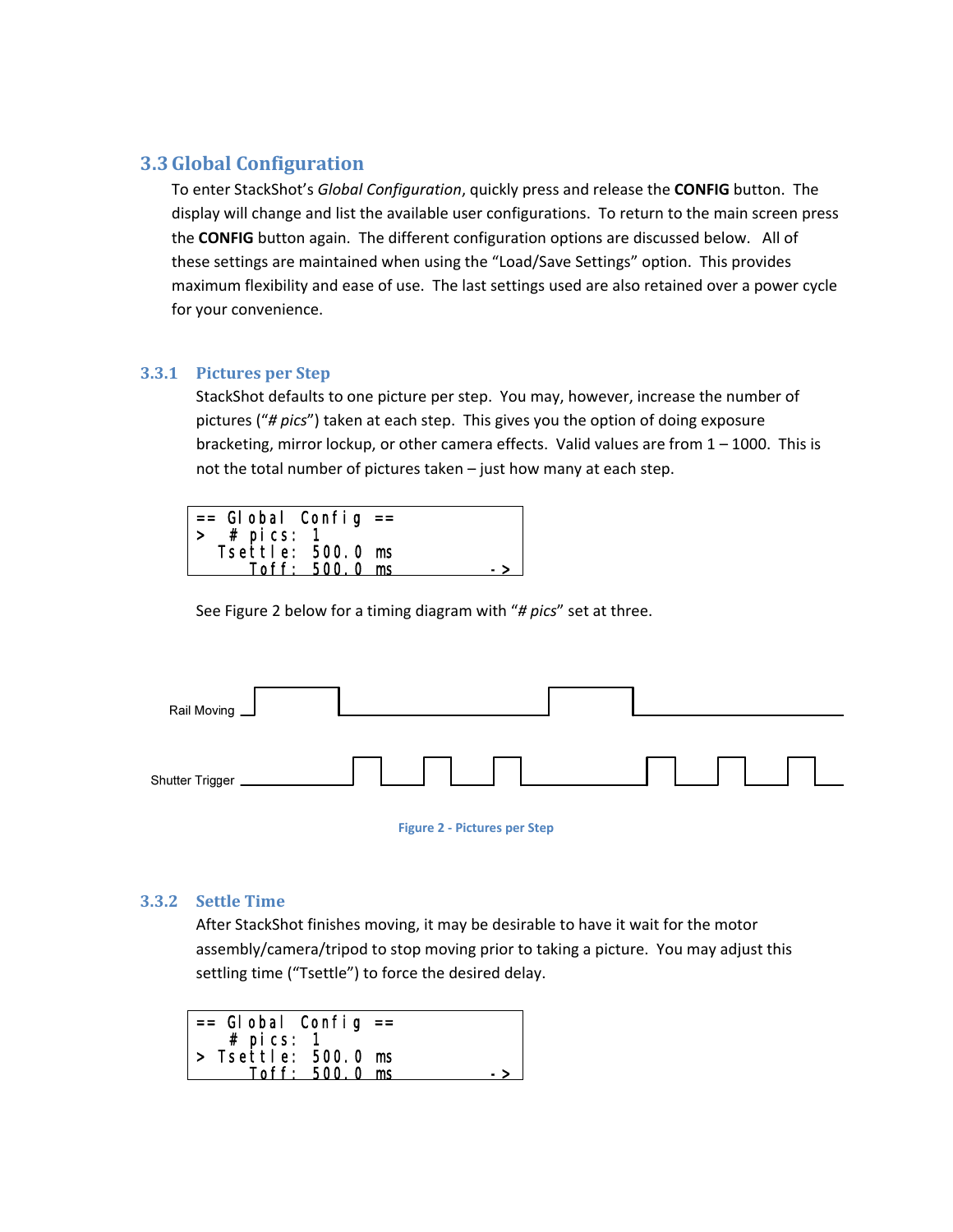[Figure](#page-7-1) 3 below shows where the settling time takes place.

<span id="page-7-0"></span>

**Figure 3 ‐ Settle Time**

#### <span id="page-7-1"></span>**3.3.3 Time Off Between Pictures**

Time off ("*Toff*") is the time between multiple pictures. This only applies when the number of pictures ("*# pics*") is greater than one unless the operating mode is set to "Continuous". In "Continuous" mode, "*Toff*" is the time between pictures.

| $=$ Global Config $=$ |  |
|-----------------------|--|
| $#$ pics: 3           |  |
| Tsettle: 500.0 ms     |  |
| Toff: 500.0 ms        |  |

See below to demonstrate where "*Tsettle*", "*Toff*", and "*Tpulse*" all come into play when taking multiple pictures.

<span id="page-7-2"></span>

**Figure 4 ‐ Total Timing Diagram**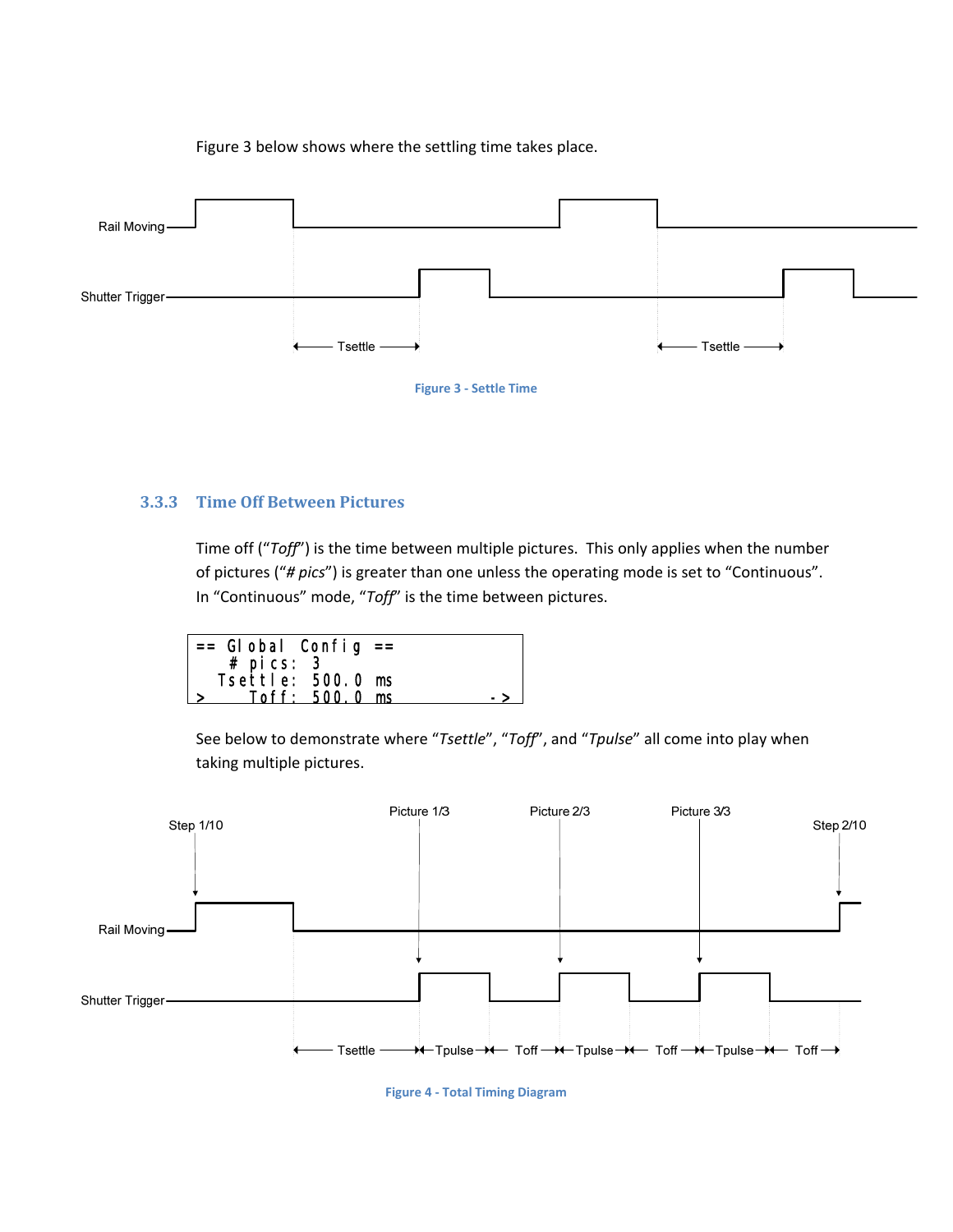#### <span id="page-8-0"></span>**3.3.4 Loading/Saving Settings**

StackShot automatically saves the last settings used, but sometimes it is more convenient to save different configurations for different setups (one configuration for insects, for flowers, or even specific lenses). To load or save the settings, press the **SELECT** button until the cursor is next to "*Load/Save Config*" and press the **UP** or **DOWN** button to enter the next screen.

 $==$  Global Config  $==$ > Load/Save Settings Auto Return: No Speed: 800 mils/sec ->

From this screen you have two options – to either load or save the configuration. Press the **SELECT** button to change between the two options. Under the "*Load*" screen, you will see the following:

 $==$  Load Config  $==$  1. <empty> Up/down to select.

Using the **UP** or **DOWN** buttons, you can scroll through the ten available configurations to retrieve. If they have never been loaded with a configuration before it will show up as "*empty*" otherwise it will show the name you had previously saved. Once you have highlighted the desired configuration to load, press the **SELECT** button. This will take you to the main screen for this configuration. You can abort the loading screen by simply pressing the **CONFIG** button.

The process is similar for saving a configuration. Once "*Save*" is selected, you will see the following screen:



Use the **UP** or **DOWN** buttons to select which configuration you would like to save. You can overwrite previously stored configurations. Once the desired configuration is selected, press the **SELECT** button. At this point you can enter a name. The cursor underlines your current position. The **UP** and **DOWN** buttons may be used to change the characters. Each time **SELECT** is pressed it will take you to the next character position. Keep pressing select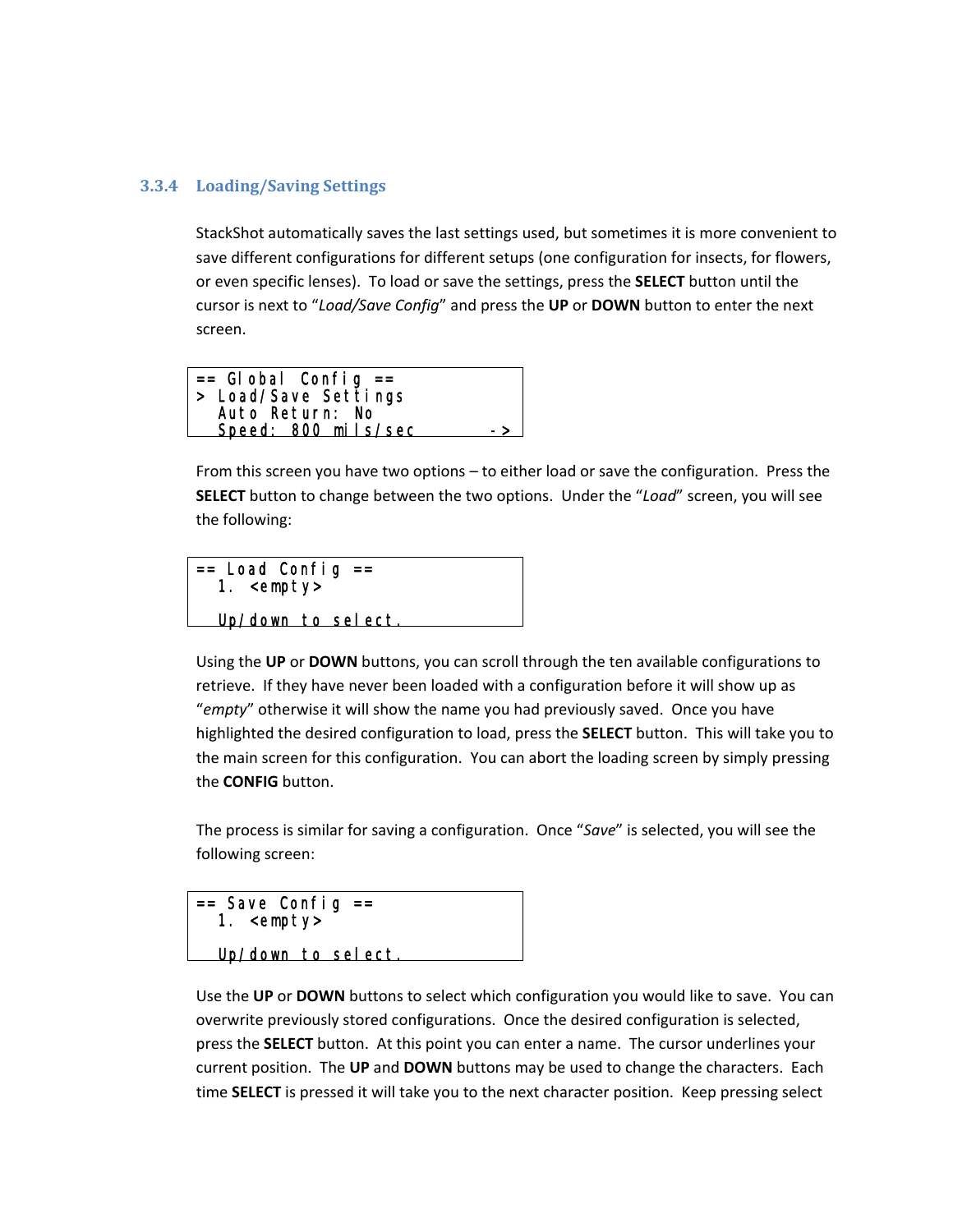<span id="page-9-0"></span>until all the characters have been entered (A total of 12 may be used). Not all spaces need to be filled, just keep pressing select to finish the entry. Upon saving the configuration the screen will show:

In this case the setting name was set to "*5X Spiders"*. Press the **CONFIG** button to exit to the main screen.

#### **3.3.5 Automatic Return**

When StackShot finishes a series of steps you have the option of returning to the beginning position automatically ("*Auto Return*" set to "*Yes*"). This is useful if you want to change a camera setting and begin another set of pictures. To change this setting, use the **UP** or **DOWN** buttons. When set to "*No*", StackShot will leave the camera at the final position.



Below in [Figure](#page-9-1) 5 is an example of when StackShot is configured for five steps. At the completion of the five steps (and with "*Auto Return*" set to "*Yes*"), the rail will move back to its initial position. If "*Auto Return*" had been set to "*No*", the rail would have remained at the final position.



**Figure 5 ‐ Auto Return**

#### <span id="page-9-1"></span>**3.3.6 Motor Speed**

The motor speed ("*Speed*") is an adjustable parameter. Why not set the speed to the maximum? There are two drawbacks from going faster: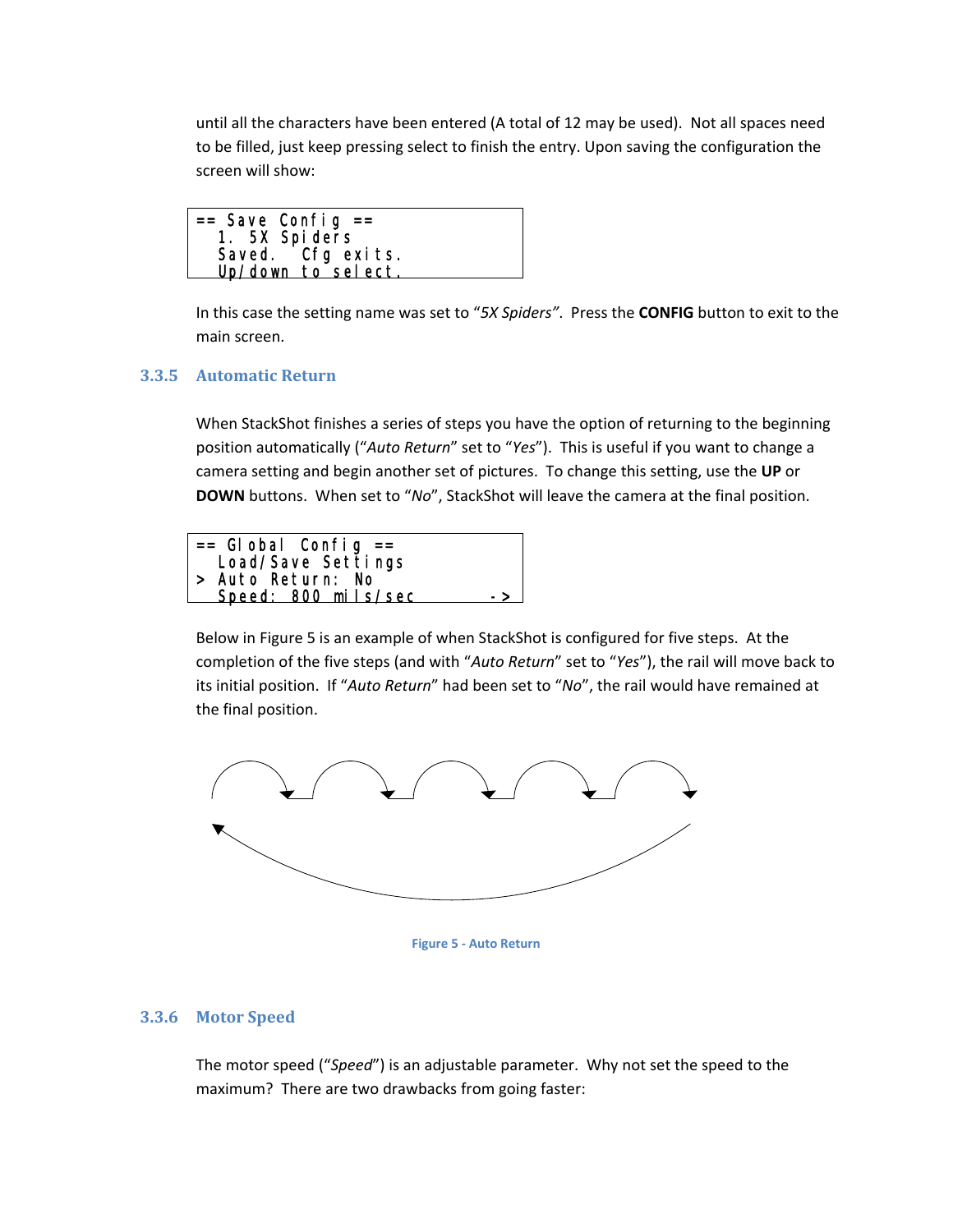- <span id="page-10-0"></span>1. It will likely increase the settle time required.
- 2. As speed increases, motor torque decreases. This can cause StackShot to "slip" and not move the rail properly.

The default will work for most applications, but if you see the rail not moving properly (because you're using a 12000mm prime lens to focus‐stack your neighbor's forehead), and the torque is set at maximum, try slowing down the motor speed.

| $  == $ Global Config $=$ |    |
|---------------------------|----|
| Load/Save Settings        |    |
| Auto Return: No           |    |
| > Speed: 800 mils/sec     | -> |

#### **3.3.7 Time Lapse Interval**

The time lapse interval ("*Tlapse*") determines the time taken between stacks. When set to "*off*" the rail performs one stack at a time (normal operation). When set to value other than "*off*", time‐lapse mode is enabled. This feature allows the periodic capture of a sequence of images. An example where this may be helpful would be stacking a flower blooming over time. If the "*Tlapse*" time is faster than the time it takes to complete a stack it will skip that time-lapse event and wait for the next interval. The interval may be adjusted from 100ms up to 24 hours.

|               | $==$ Global Config $==$            |  |
|---------------|------------------------------------|--|
| > Tlapse: off |                                    |  |
|               | Tpulse: 500.0 ms<br>Tramp: 1.0 sec |  |
|               |                                    |  |

When the time-lapse interval is set StackShot will show the normal main screen to set up the shot. Once the rail starts, however, the following will be displayed:

Time Lapse Mode Running: 0/10 # of Stacks: 0 l,

The value after "*Running*:" indicates the number of steps completed for this stack. The "*# of Stacks*" shows the number of completed stack "intervals".

After the stack completes, a timer is displayed showing the time remaining before the next stack is initiated.

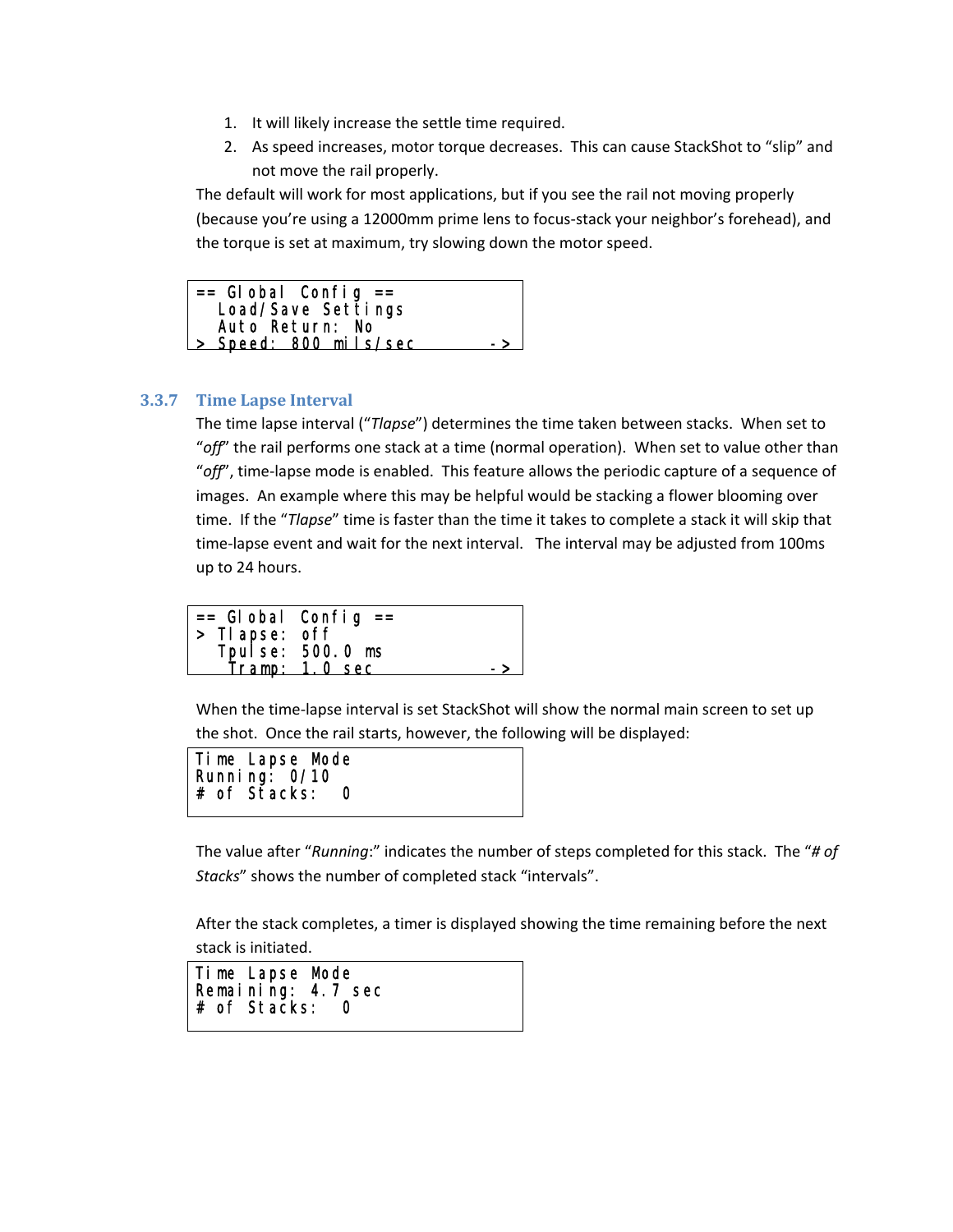<span id="page-11-0"></span>**CAUTION:** Time-lapse mode will potentially cause the un-attended operation of the rail. Use caution to avoid situations where someone may be seriously hurt or something seriously damaged due to this feature.

#### **3.3.8 Pulse Time**

The pulse duration ("*Tpulse*") is the time that the shutter output "Trigger" is active (on). This setting may come in handy in "Continuous" mode since "Tpulse" and "Toff" effectively set how rapidly pictures are taken. For other modes this setting would typically not be adjusted. The pulse duration should be long enough for your camera to respond. If the pulse time is set too short your camera may ignore it.

|                            | $=$ Global Config $=$ |               |
|----------------------------|-----------------------|---------------|
| Tl apse: off               |                       |               |
| $\vert$ > Tpulse: 500.0 ms |                       |               |
|                            | Tramp: 1.0 sec        | $\rightarrow$ |

See [Figure](#page-7-2) 4 for more details regarding pulse time.

#### **3.3.9 Ramp Time**

StackShot allows you to adjust how fast the motor ramps up or down in speed ("*Tramp*"). Increasing the ramp time effectively decreases the acceleration of the camera. Similarly to the overall speed of the motor ("*Speed*"), this increases the torque and decreases wobble.

|              | $==$ Global Config $==$             |  |
|--------------|-------------------------------------|--|
| Tl apse: off |                                     |  |
|              | Tpul se: 500.0 ms<br>Tramp: 1.0 sec |  |
|              |                                     |  |

#### **3.3.10 Motor Torque**

If StackShot is having a difficult time moving your camera/lens, you may have to increase the amount of torque provided to the motor. You may adjust "*Torque*" from 1‐10. Why not always use maximum torque? If you are using batteries to power up StackShot, you will want to use the minimum torque setting that allows the camera/lens to properly move. At high torque settings, StackShot is quite hungry and will more readily deplete the (optional) battery pack.

 $==$  Global Config  $==$ > Torque: 5 Units: Metric/mm LCD Backlight: 10 l,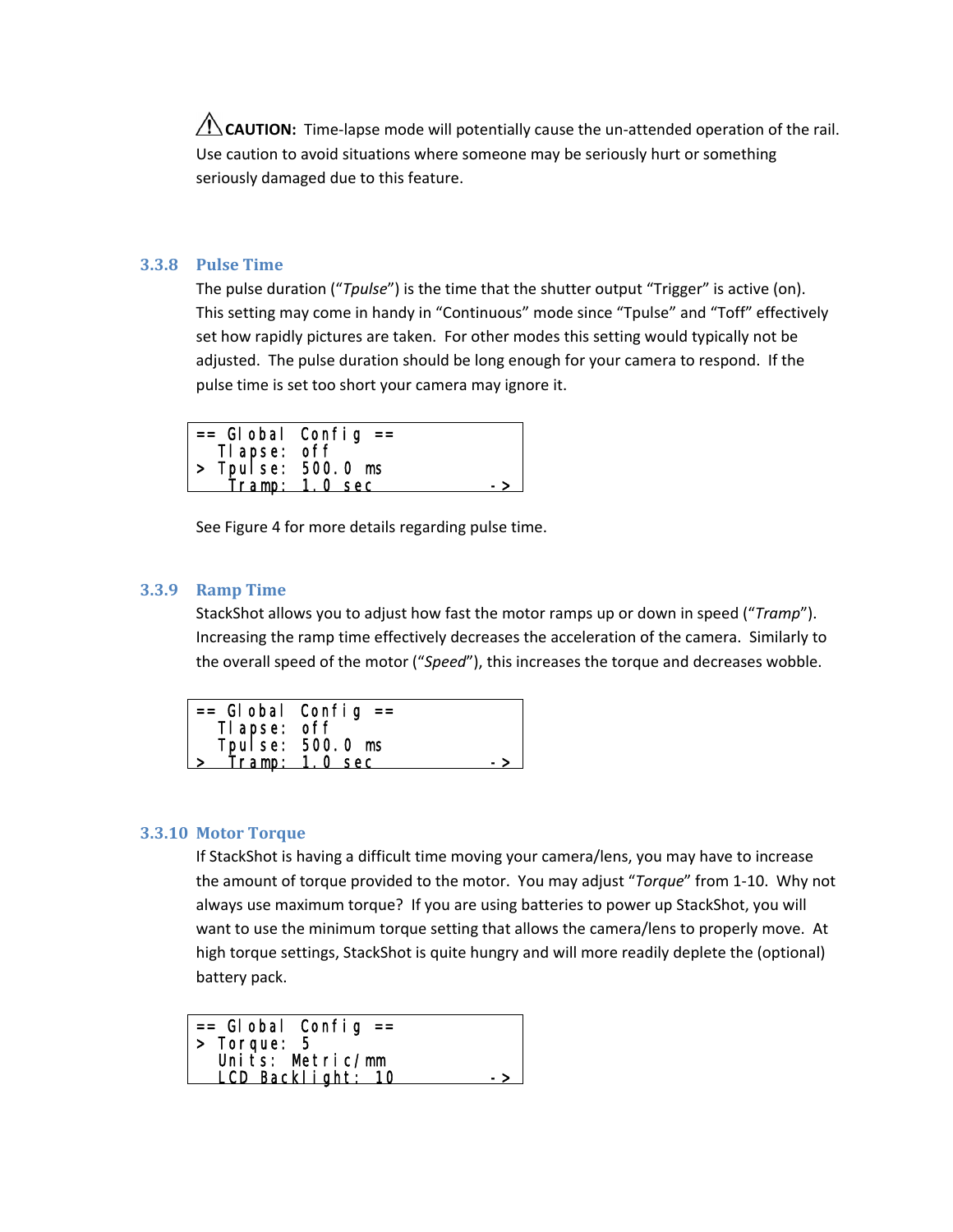#### <span id="page-12-0"></span>**3.3.11 Units of Measure**

The default unit of measure ("*Units*") is set to "*Metric/mm*". If you are more comfortable with inches, you can change the displayed distances/speeds from metric to English ("*English/mils*"). The display will show "*mils*". One "mil" is a thousandth of an inch. You also have the option of selecting "*Steps*". A "step" is the highest resolution method of movement for StackShot. One step is the equivalent to 0.1125 degrees of motor revolution, 0.000496 mm, or 0.0195 mils. Using "*Steps*" as the unit is recommended only for advanced users. Such small resolution increases the probability of running into "stiction" which may cause non‐uniform steps in the rail movement.

| $==$ Global Config $==$ |     |
|-------------------------|-----|
| Torque: 5               |     |
| > Units: Metric/mm      |     |
| LCD Backlight: 10       | - > |

#### **3.3.12 LCD Backlighting**

Backlighting ("*LCD Backlight*") is on the fourth configuration page and is the amount of light that the display generates so that you can see the text on the screen. It may be beneficial to adjust the backlighting lower if working in low light situations. This preserves your eyes sensitivity to light and also doesn't cause unwanted secondary light in your exposure. To increase the backlighting, press the **UP** button. To decrease the backlighting, press the **DOWN** button. The backlighting may be adjusted from a range of  $1 - 10$ .

| $=$ Global Config $=$ |  |
|-----------------------|--|
| Torque: 5             |  |
| > Units: Metric/mm    |  |
| LCD Backlight: 10     |  |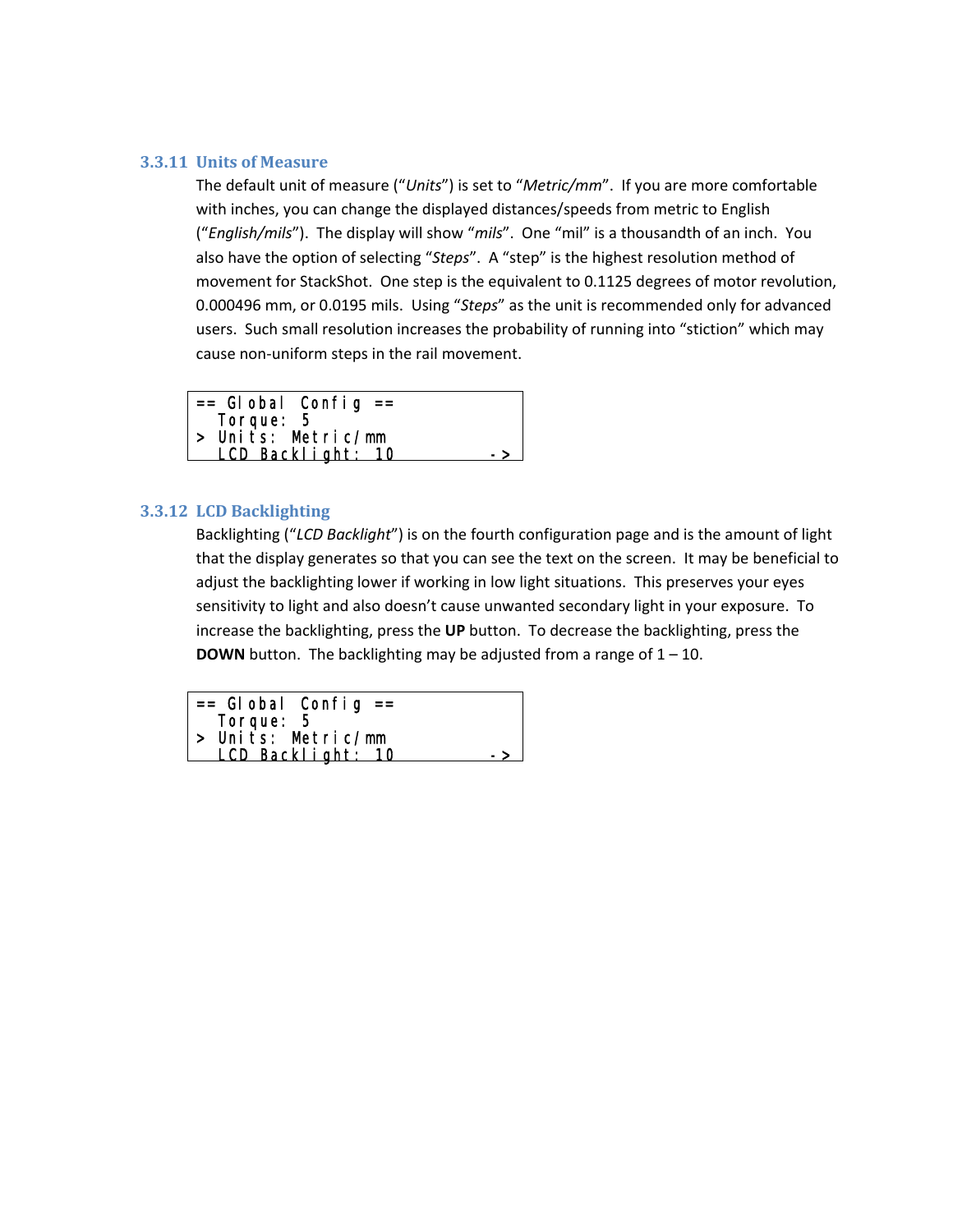#### <span id="page-13-0"></span>**3.4 Moving the Rail**

The macro‐rail may be moved in and out manually using the **FWD**/**BACK** buttons. These two buttons will always give you control over the rail unless a capture is currently taking place. If StackShot is currently running a capture sequence **any** button press will abort the sequence. If the camera carriage is run into one of the stops at either end a clicking noise will be heard. This will not cause damage to the rail.

**A CAUTION:** Always keep your body, cables, and equipment clear of the rail while it is in motion. The rail can pinch and crush. Be aware of the environment you are operating in. The center of gravity will change as StackShot moves the camera. Moving the rail can potentially cause a tipping hazard. Be sure that your tripod is secured and balanced properly to prevent damage to equipment. Monitor your camera, lens, and other equipment at all times while the rail is moving to prevent damage to your equipment. The motor cable may pose as a tripping hazard. Use caution.

#### **3.5Shutter Disable**

By pressing down the **CONFIG** button, and then simultaneously pressing the **SHUTTER** button, you can activate the "Shutter Disable" feature. StackShot will function normally except that it will not allow the shutter to fire (nor will the shutter LED illuminate). To indicate that this feature is active, "SD" will flash in the upper right-hand corner of the LCD Display. Use the above button combination to revert back to normal operations. Pressing the **SHUTTER** button will also de-activate the "Shutter Disable" feature.

#### **3.6Operating Modes**

From the main screen, the first line of the LCD display shows which operating mode StackShot is currently using. Press the **SELECT** button to move the indicator next to "*Mode*". To change the operating mode press and release the **UP** or **DOWN** button. The different modes are discussed below.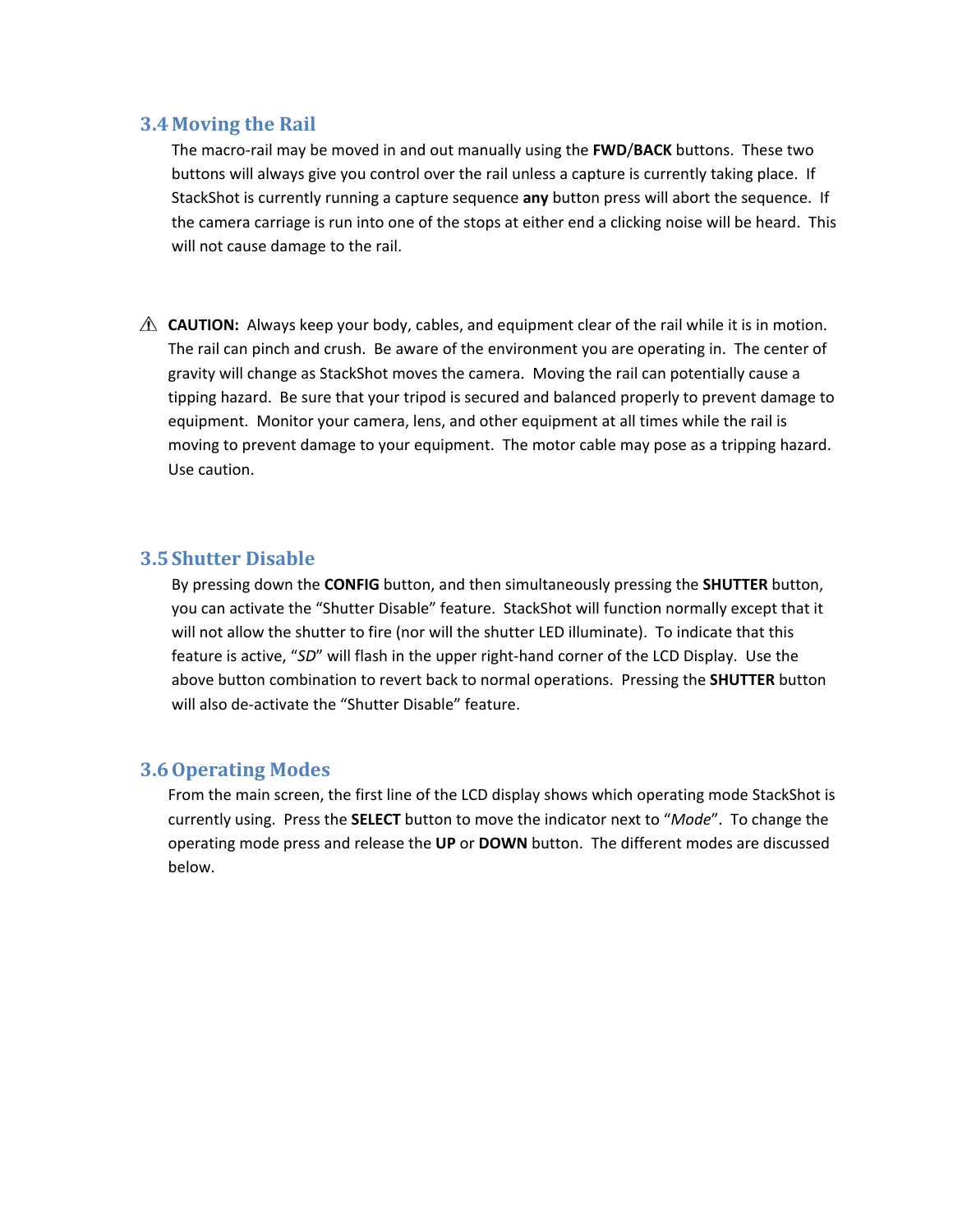### <span id="page-14-0"></span>**3.7 Mode: Automatic Step**

#### **3.7.1 Overview**

Automatic Step mode ("*Auto‐Step*") simplifies the picture taking process. It allows the user to determine the beginning and end position by using the **FWD** and **BACK** buttons, and also the number of steps desired. After that the capturing process is started. There is no need to enter any distance – just choose the appropriate start and end position that you desire.

#### **3.7.2 Number of Steps**

*"# Steps"* is the number of steps between the beginning and end position. Use the **UP**/**DOWN** buttons to choose the number of steps desired. StackShot always takes a picture prior to moving the motor so the total number of pictures taken will always be: "# Steps" + 1. See below:



As you can see in [Figure](#page-14-1) 6 below, there are five steps (movements) of the rail. The first picture starts prior to moving it, and the final picture occurs after the last step. Five steps -- six pictures.



**Figure 6 ‐ Steps Vs. Pictures**

#### <span id="page-14-1"></span>**3.7.3 Selecting the Start/End Positions**

Press the SELECT button until the cursor is on "*Select Start Pos*". Use the **FWD**/**BACK** buttons to find the appropriate beginning of the picture sequence. Once happy with that position, press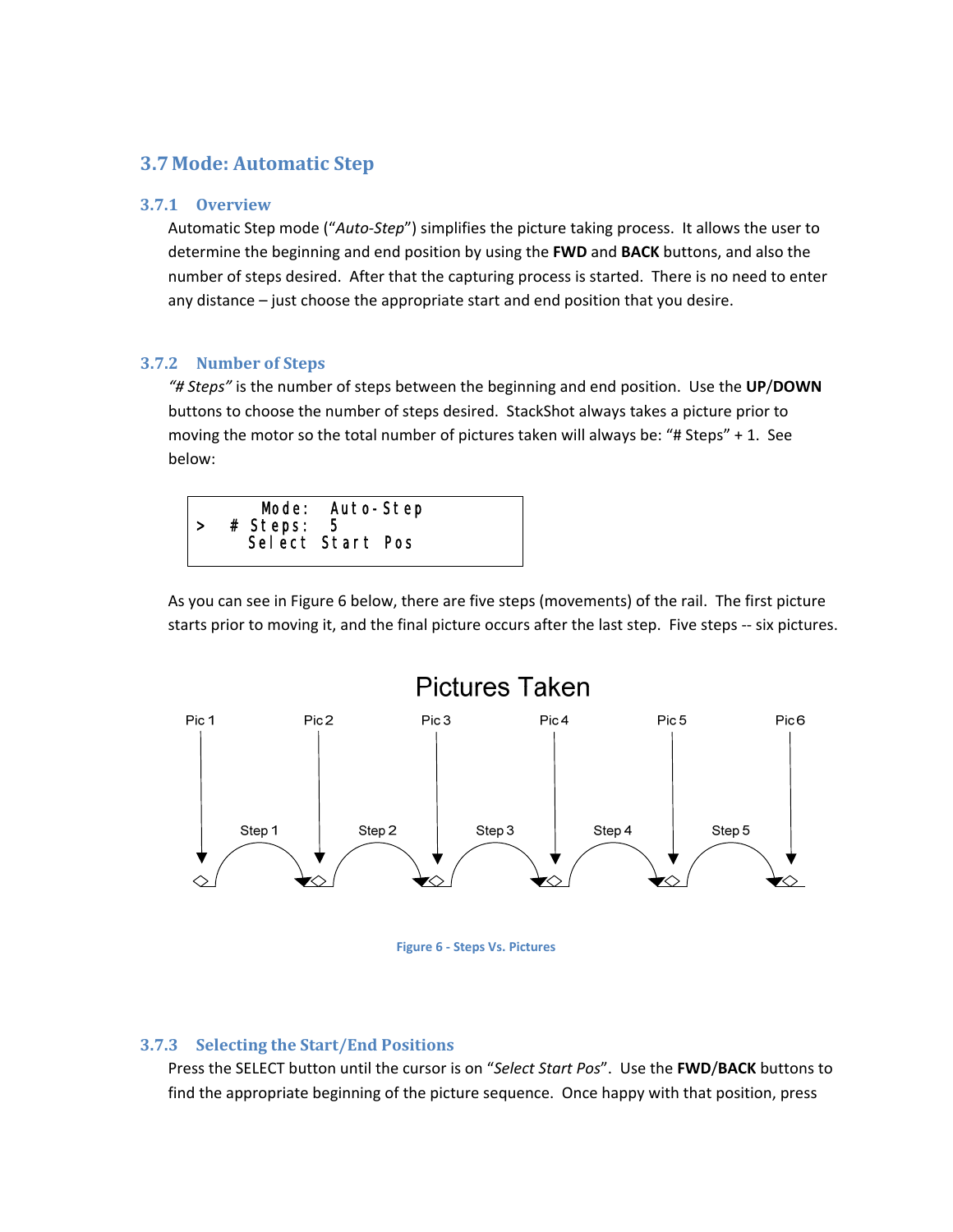<span id="page-15-0"></span>either the **UP** or **DOWN** button. The text on the display will change to "*Select End Pos*". Again, use the **FWD**/**BACK** buttons to choose the final position of the sequence. Once again press the **UP** or **DOWN** button to select this final position.

#### **3.7.4 Starting the Sequence**

l,

Once the final position has been selected, the status will change to "*Up/Down to start*" and the last line on the display will show "*Change Settings*".

| Mode: Auto-Step                     |  |
|-------------------------------------|--|
| # Steps: 10                         |  |
| Up/Down to start<br>Change Settings |  |
|                                     |  |
|                                     |  |

Press the **UP** or **DOWN** button to initiate the sequence. The motor will move back to the start position and begin capturing pictures. The status line will indicate which step is in progress:

|             | Mode: Auto-Step |  |
|-------------|-----------------|--|
| # Steps: 10 |                 |  |
|             | Running: 3/10   |  |
|             |                 |  |

If you press any button during this time it will stop the motor, abort the sequence, and the display will show "*Aborted*" and give you the option to run the sequence again. To restart the sequence, press either the **UP** or **DOWN** button.



When the sequence completes, you also have the option to restart by pressing the **UP** or **DOWN** button. If you want to choose new start and end positions, press the **SELECT** button so that the cursor is next to "*Change Settings*". Press the **UP** or **DOWN** button. You can then choose a new start and end position. See [Figure](#page-16-1) 7 below to demonstrate "Auto‐Step" mode.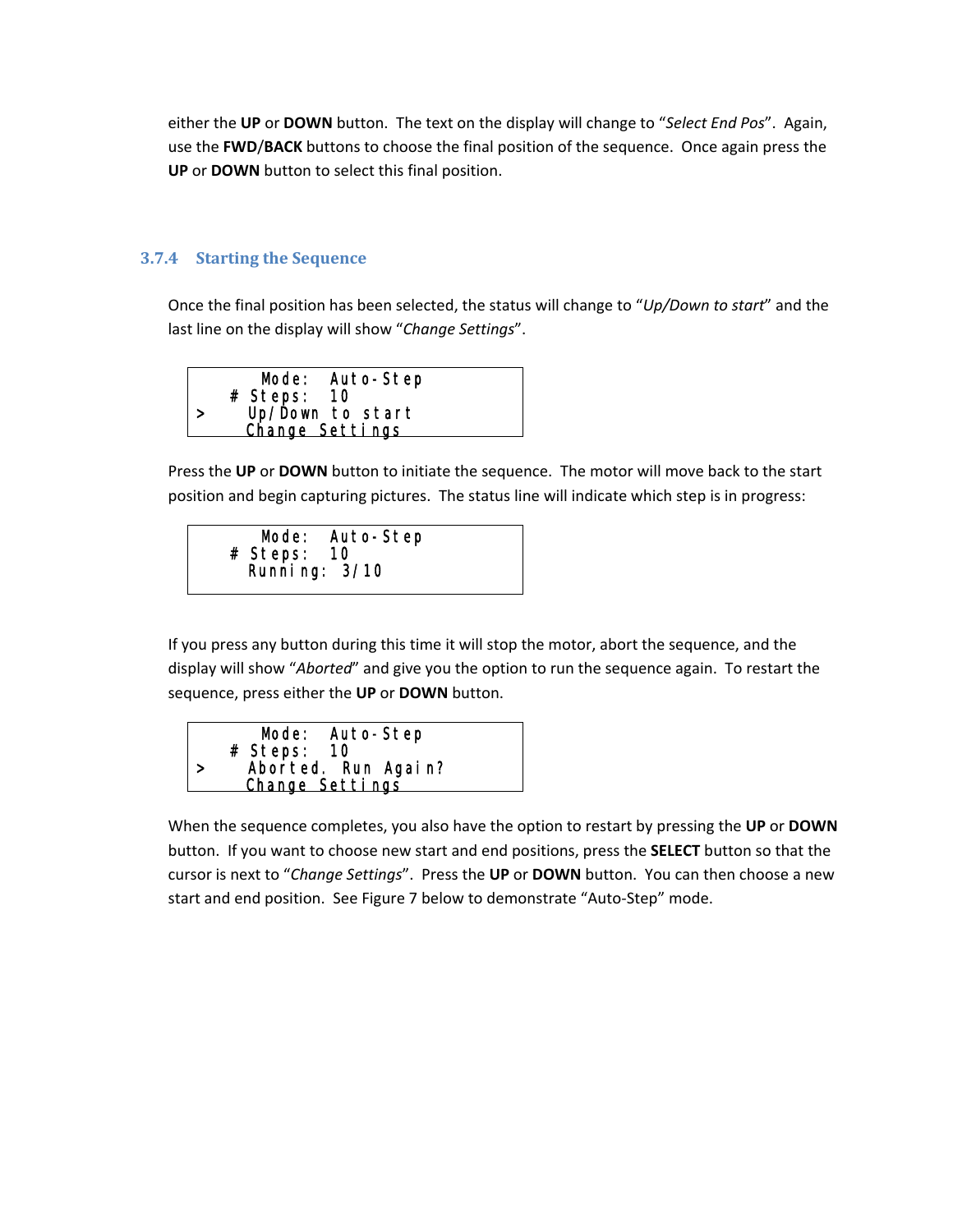<span id="page-16-0"></span>

#### **Figure 7 ‐ Automatic Step Mode**

#### <span id="page-16-1"></span>**3.8 Mode: Automatic Distance**

#### **3.8.1 Overview**

Automatic Distance mode ("*Auto‐Dist*") is very similar to "Automatic Step" mode. It allows the user to determine the beginning and end position exactly like "Automatic Step" mode. The only difference is that the user specifies the distance to travel for each step. StackShot will take a picture before first moving, and then at every distance increment specified. If the total distance desired is not evenly divisible by the desired distance per step, StackShot will "round down", that is, it will not move the last partial distance. See [Figure](#page-18-1) 8 below as an example.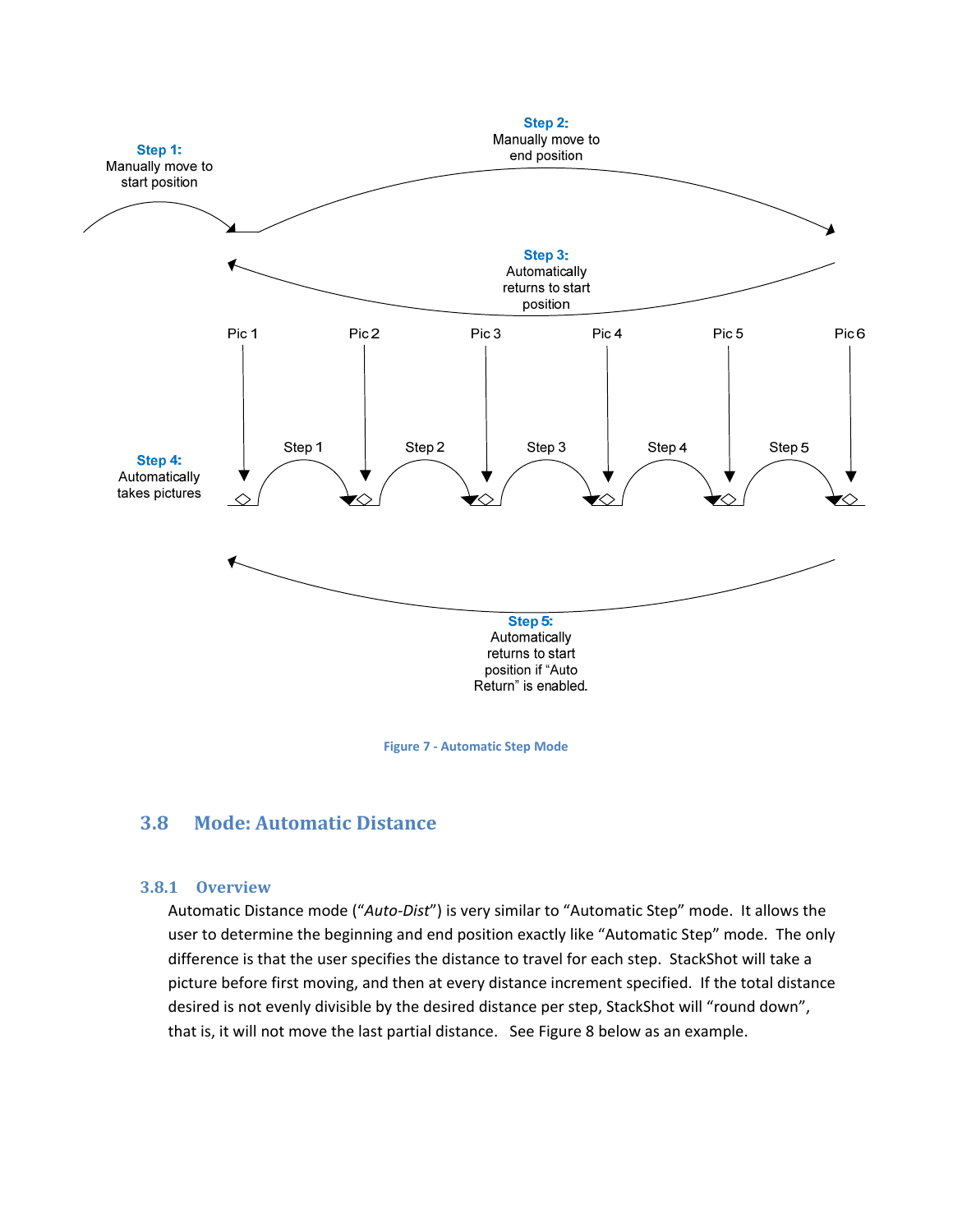#### <span id="page-17-0"></span>**3.8.2 Distance per Step**

*"Dist/Step"* is the distance the rail should move for every step. Use the **UP**/**DOWN** buttons to choose the desired distance.



#### **3.8.3 Selecting the Start/End Positions**

Press the SELECT button until the cursor is on "*Select Start Pos*". Use the **FWD**/**BACK** buttons to find the appropriate beginning of the picture sequence. Once happy with that position, press either the **UP** or **DOWN** button. The text on the display will change to "*Select End Pos*". Again, use the **FWD**/**BACK** buttons to choose the final position of the sequence. Once again press the **UP** or **DOWN** button to select this final position.

#### **3.8.4 Starting the Sequence**

Once the final position has been selected, the status will change to "*Up/Down to start*" and the last line on the display will show "*Change Settings*".

 Mode: Auto-Dist > Dist/Step: 0.20 mm Up/Down to start Change Settings

Press the **UP** or **DOWN** button to initiate the sequence. The motor will move back to the start position and begin capturing pictures. The status line will indicate which step is in progress:

| Mode: Auto-Dist<br>Dist/Step: 0.20 mm<br>Running: 3/10 |  |
|--------------------------------------------------------|--|
|--------------------------------------------------------|--|

If you press any button during this time it will stop the motor, abort the sequence, and the display will show "*Aborted*" and give you the option to run the sequence again. To restart the sequence, press either the **UP** or **DOWN** button.

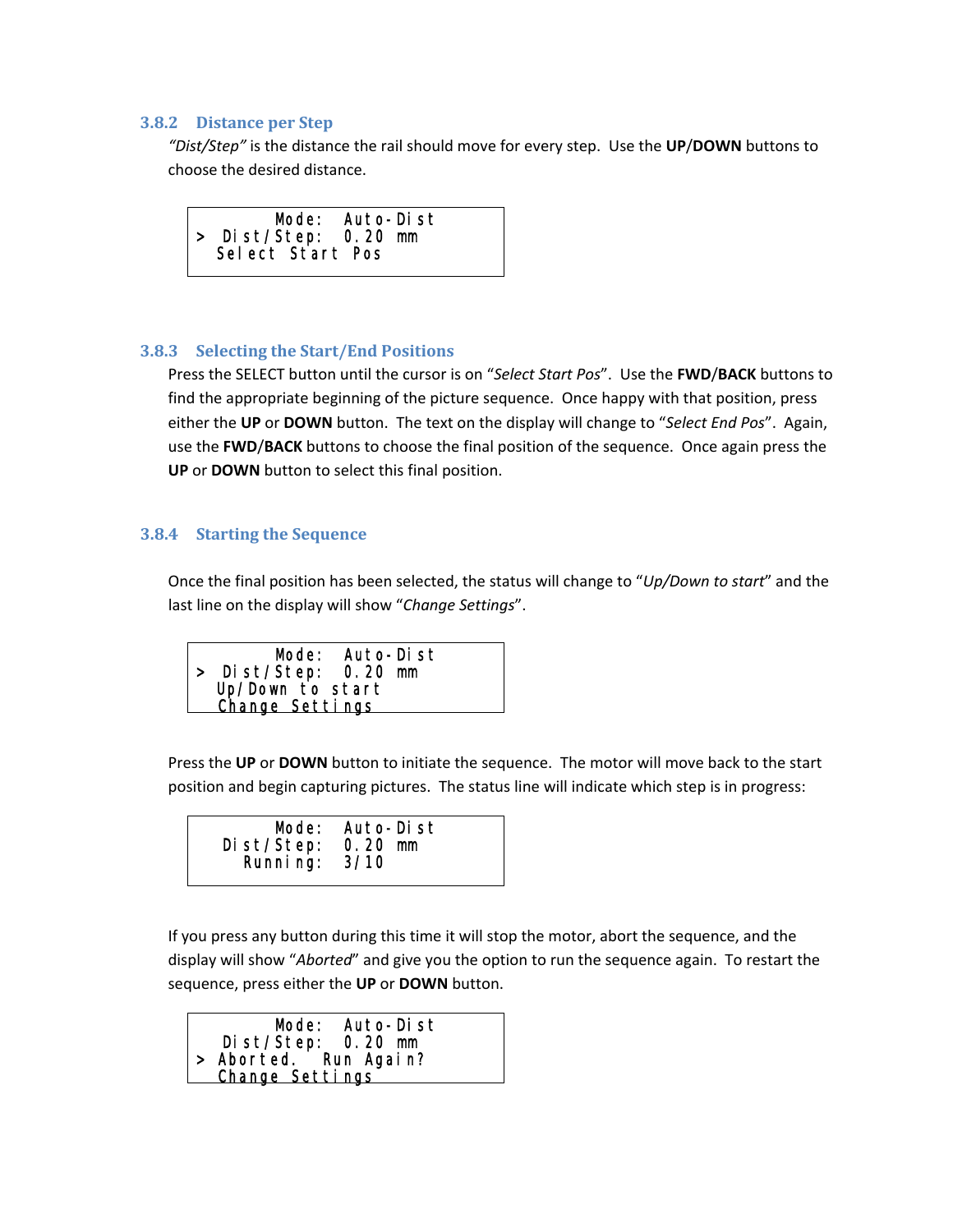<span id="page-18-0"></span>When the sequence completes, you also have the option to restart by pressing the **UP** or **DOWN** button. If you want to choose new start and end positions, press the **SELECT** button so that the cursor is next to "*Change Settings*". Press the **UP** or **DOWN** button. You can then choose a new start and end position. See [Figure](#page-18-1) 8 below to demonstrate "Auto‐Distance" mode.



<span id="page-18-1"></span>**Figure 8 ‐ Automatic Distance Mode**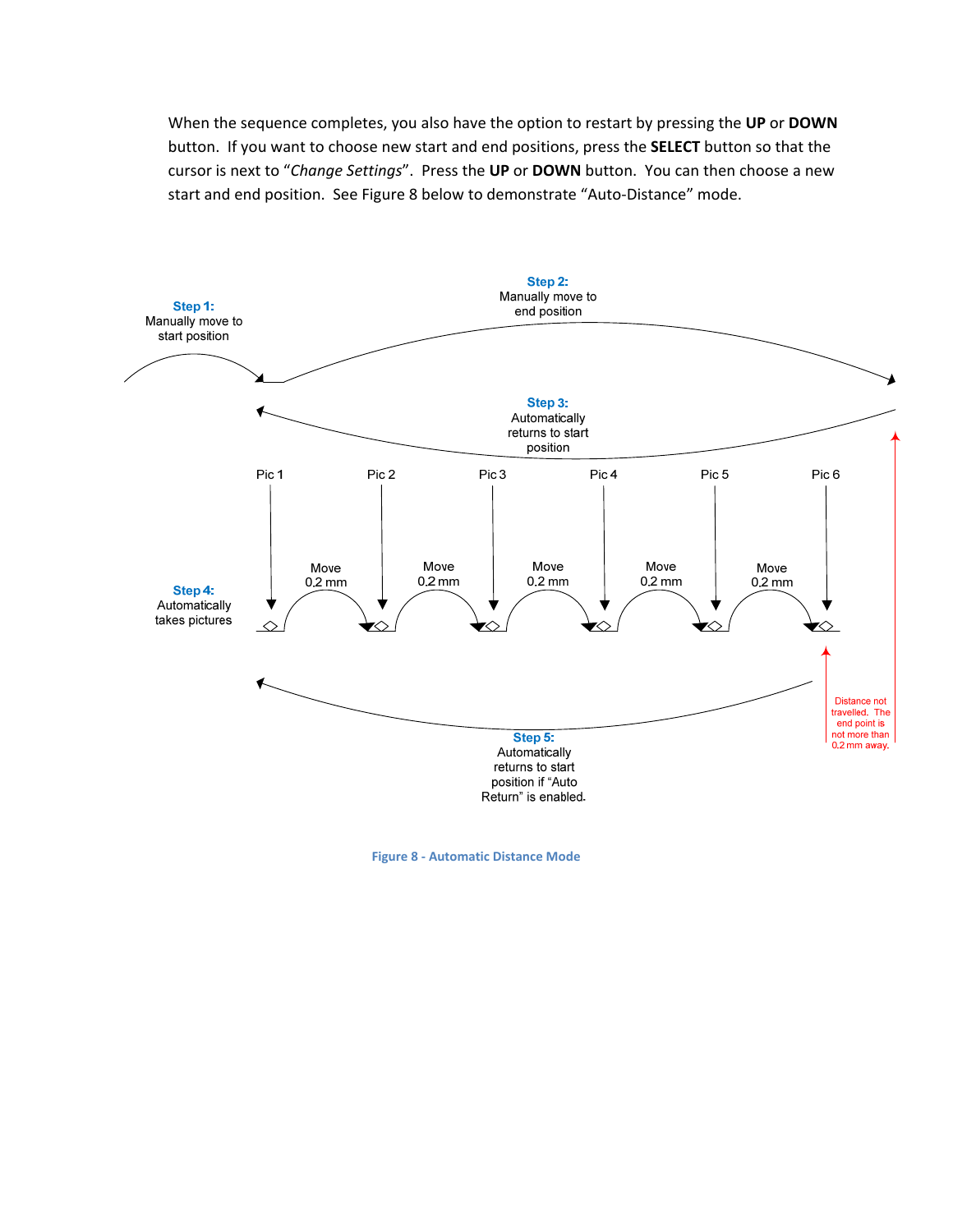### <span id="page-19-0"></span>**3.9 Mode: Total Travel Distance**

#### **3.9.1 Overview**

In this operating mode ("*Total Dist*") you can select the total distance the rail will travel and the number of steps to use in that given distance. To navigate through the options, press the **SELECT** button.

#### **3.9.2 Number of Steps**

The "*# Steps*" option functions identically to the "*Automatic Step*" mode. It is the number of steps (movements of the rail) in the specified distance below. Use the **UP**/**DOWN** buttons to adjust the number of steps desired.



#### **3.9.3 Total Distance**

Total distance ("*Distance*") specifies the complete distance to move the rail. StackShot will automatically calculate the distance of each step required to result in the total distance desired.



#### **3.9.4 Starting the Sequence**

Press the **SELECT** button until it is next to the "*Start (up/down)*" text.

|                   | Mode: Total Dist |
|-------------------|------------------|
| # Steps:<br>5     |                  |
| Distance: 10.0 mm |                  |
| Start (up/down)   |                  |

The direction that the rail travels is completely dependent on which button you press to initiate the sequence. If you press the **UP** button, the rail will move toward the subject. If you press the **DOWN** button, it will move away.

Pressing any button will stop the motor from moving the rail and abort the sequence.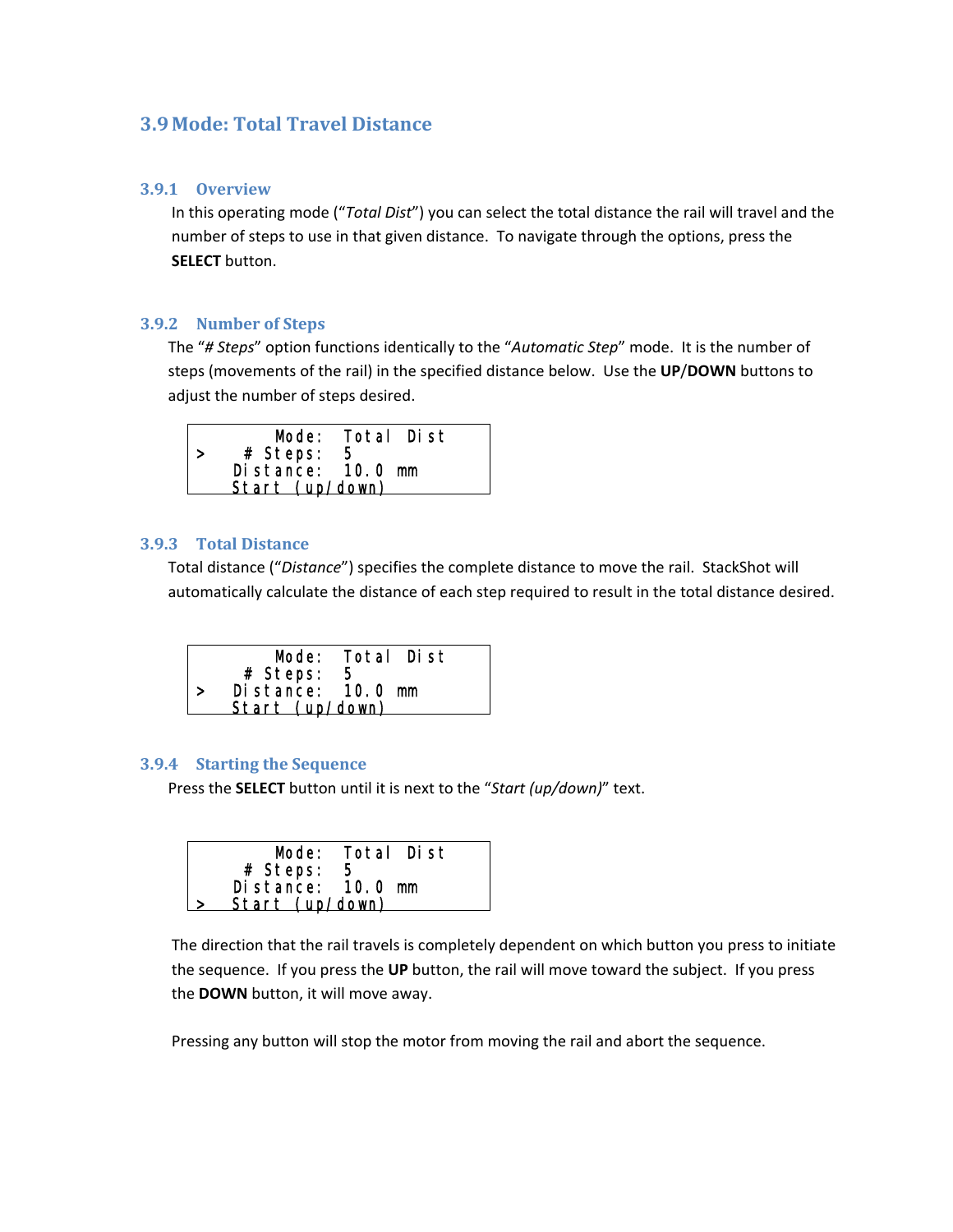<span id="page-20-0"></span>See [Figure](#page-20-1) 9 below. The 2mm step size is determined by StackShot. Just like "*Automatic Step*" mode, the number of pictures taken is always "*# Steps*" + 1.



**Figure 9 ‐ Total Distance Mode**

### <span id="page-20-1"></span>**3.10 Mode: Distance per Step**

#### **3.10.1 Overview**

The "*Dist/Step*" operating mode lets you specify the distance to travel per step.

#### **3.10.2 Number of Steps**

The "*# Steps*" option functions identically to the "*Automatic Step*" mode. It is the number of steps (movements of the rail) in the specified distance below. Use the **UP**/**DOWN** buttons to adjust the number of steps desired.



#### **3.10.3 Distance per Step**

The distance the rail travels per step ("*Dist/Step*") is the amount traveled each time the rail is moved. Use the **UP**/**DOWN** buttons to adjust the distance.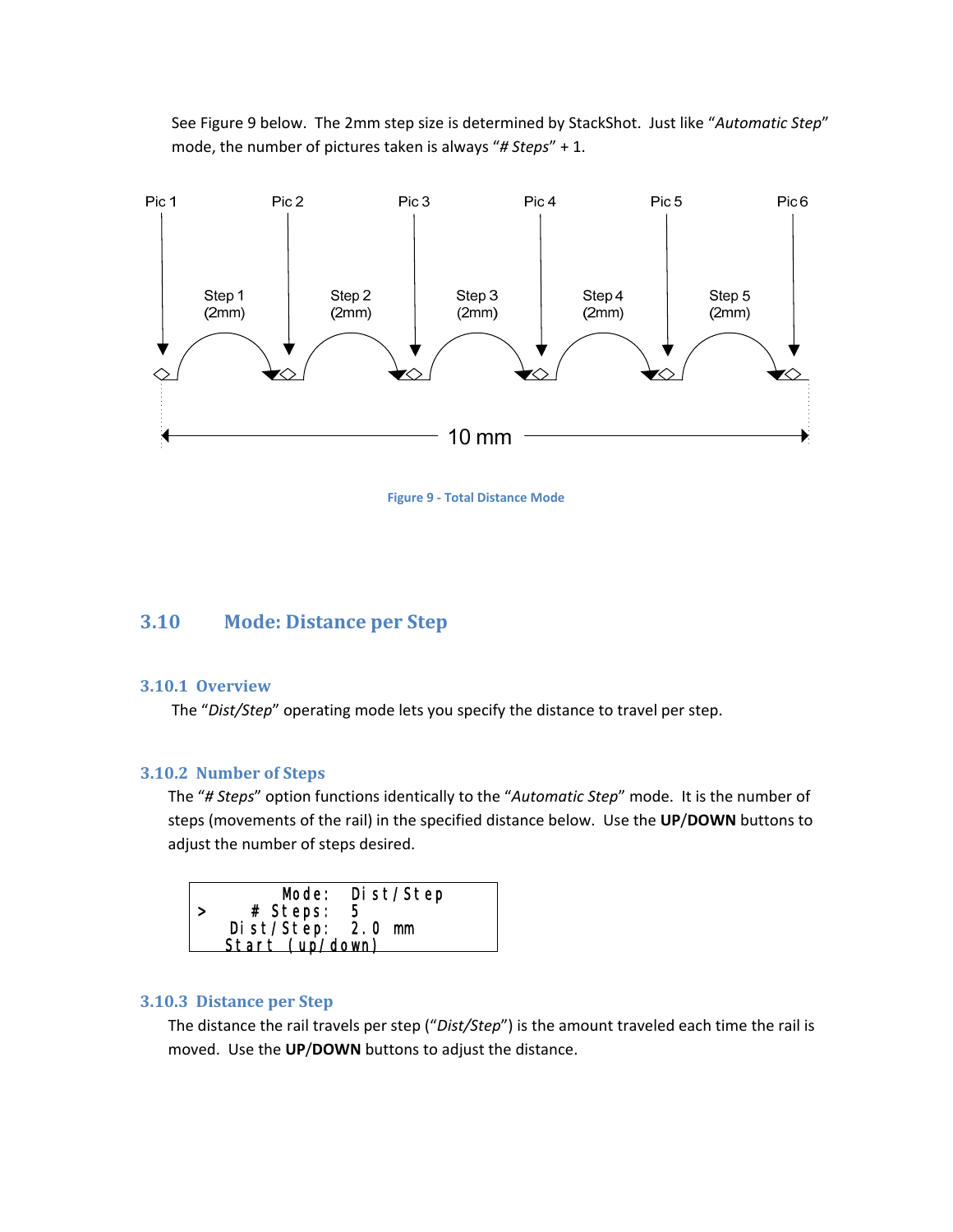<span id="page-21-0"></span>

|                   | Mode: Dist/Step |
|-------------------|-----------------|
| # Steps:          | -5              |
| Dist/Step: 2.0 mm |                 |
| Start (up/down)   |                 |

#### **3.10.4 Starting the Sequence**

Press the **SELECT** button until it is next to the "*Start (up/down)*" text.

|                  | Mode: Dist/Step |
|------------------|-----------------|
| # Steps:         | -5              |
| Distance: 2.0 mm |                 |
| Start (up/down)  |                 |

The direction that the rail travels is completely dependent on which button you press to initiate the sequence. If you press the **UP** button, the rail will move toward the subject. If you press the **DOWN** button, it will move away. This is, of course, based off of the standard orientation of the rail with the motor facing away from the subject.

Pressing any button during the capturing process will stop the motor from moving the rail and abort the sequence.

This mode functions similarly to the "*Total Distance*" mode. The total distance traveled is the number of steps multiplied by the distance per step. With the above configuration, StackShot would perform identically as shown in [Figure](#page-20-1) 9.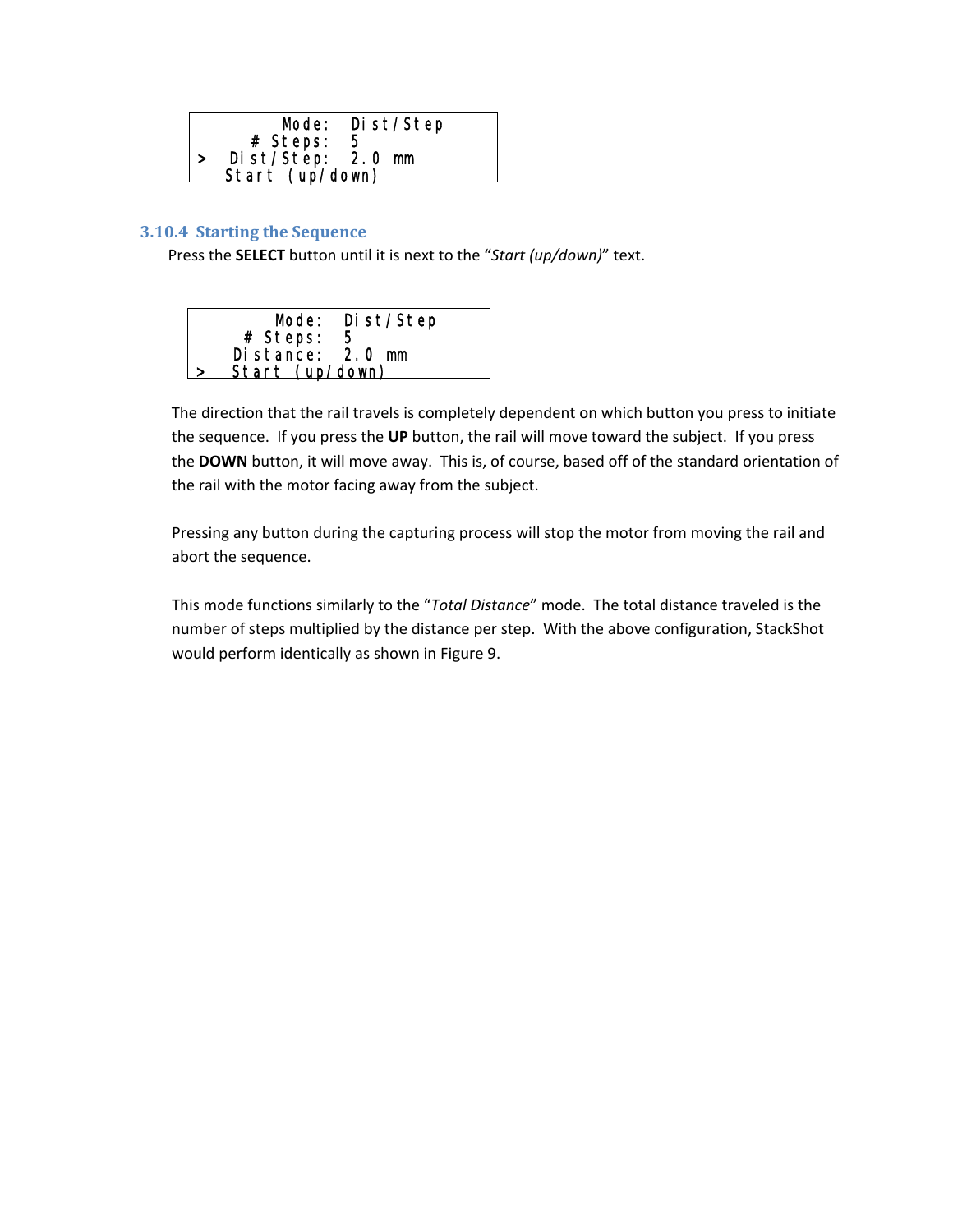### <span id="page-22-0"></span>**3.11 Mode: Manual Step**

#### **3.11.1 Overview**

"*Manual*" mode is similar to "*Distance Per Step*" mode in that it lets you specify the distance to travel per step, but it will only step the specified distance when a button is pressed. This gives the opportunity to make small adjustments to camera settings if necessary.

#### **3.11.2 Distance per Step**

The distance the rail travels per step ("*Dist/Step*") is the amount traveled each time the rail is moved. Use the **UP**/**DOWN** buttons to adjust the distance.



#### **3.11.3 Starting the Sequence**

Press the **SELECT** button until it is next to the "*Start (up/down)*" text.



The direction that the rail travels is completely dependent on which button you press to initiate the manual step. If you press the **UP** button, the rail will move toward the subject. If you press the **DOWN** button, it will move away.

Pressing any button will stop the motor from moving the rail.

See [Figure](#page-23-1) 10 below to show how "*Manual*" mode functions.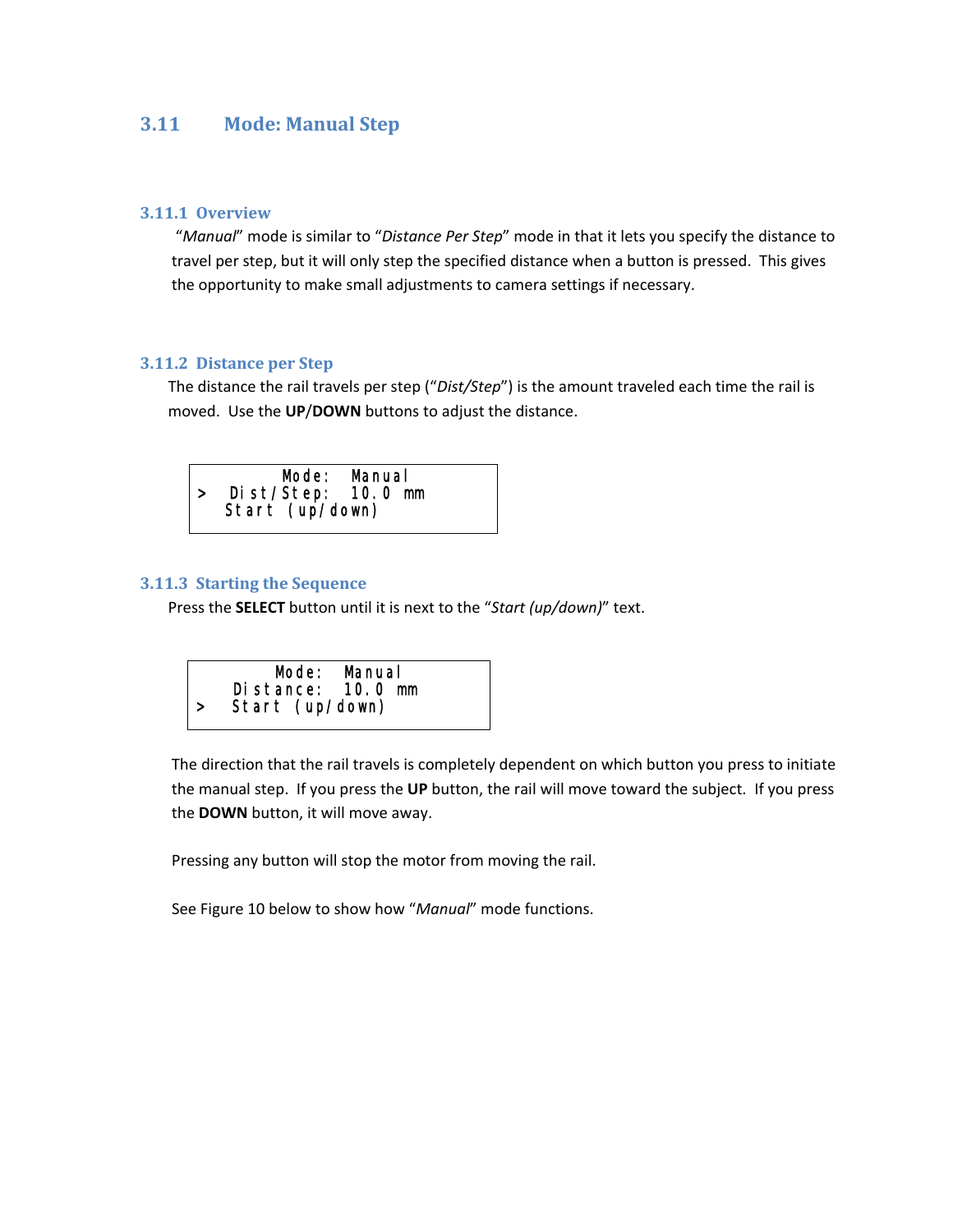<span id="page-23-0"></span>

**Figure 10 ‐ Manual Mode**

### <span id="page-23-1"></span>**3.12 Mode: Continuous Movement**

#### **3.12.1 Overview**

For Continuous mode ("*Continuous*") you select the total distance the rail will travel. The rail will not stop until it reaches its final position. During this time the shutter trigger will fire continuously. The shutter trigger pulse time ("*Tpulse*") and the off time ("T*off*") ultimately set the number of pictures that may be taken during the rail move. Those parameters are available under the "*Global Configuration*". See section [3.3](#page-6-2) for more details. Because the number of pictures is dependent upon the time selected, a picture at the final position is not guaranteed. Also keep in mind that the rail accelerates and de‐accelerates. If the ramp time that is set in the "*Global Configuration*" screen is long it will affect the amount of distance traveled between pictures (the time is fixed between pictures, not the distance).

#### **3.12.2 Total Distance**

Total distance ("*Distance*") specifies the complete distance to move the rail.

|                        | Mode: Continuous<br>Distance: 10.0 mm |  |
|------------------------|---------------------------------------|--|
|                        |                                       |  |
|                        | Start (up/down)                       |  |
|                        |                                       |  |
| $Up = fwd$ / Down=back |                                       |  |

#### **3.12.3 Starting the Sequence**

Press the **SELECT** button until it is next to the "*Start (up/down)*" text.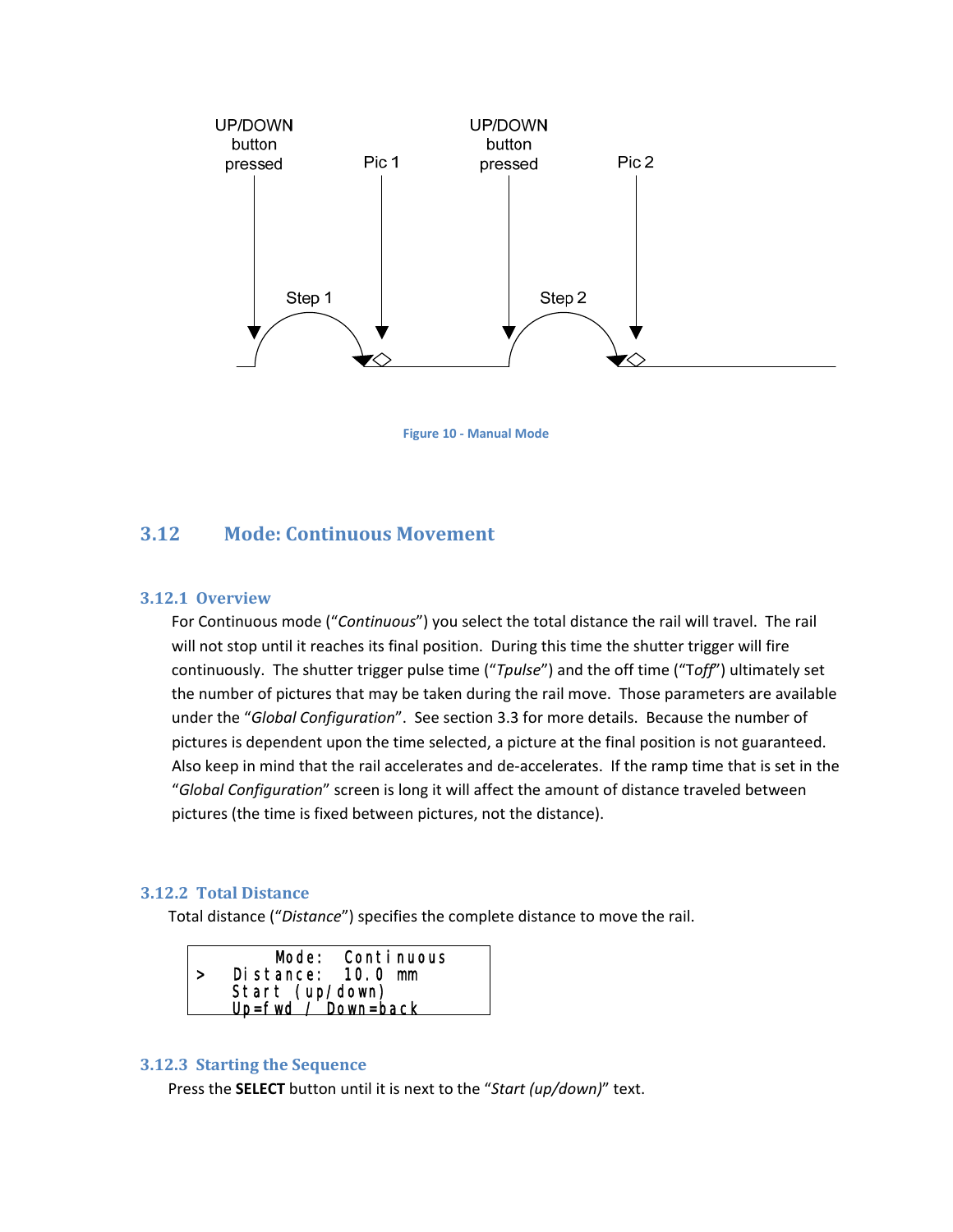<span id="page-24-0"></span>

The direction that the rail travels is completely dependent on which button you press to initiate the sequence. If you press the **UP** button, the rail will move toward the subject. If you press the **DOWN** button, it will move away.

Pressing any button will stop the motor from moving the rail and abort the sequence.



See [Figure](#page-24-1) 11 below to show how "*Continuous*" mode operates.

**Figure 11 ‐ Continuous Mode**

## <span id="page-24-1"></span>**3.13 Advanced Settings**

Advanced settings are used to couple the StackShot controller with another device or rail. Modifying these settings may cause StackShot to not function properly and should not be changed by the novice user. To enter StackShot's *Advanced Configuration*, press and hold the **CONFIG** button for three seconds. The display will change and list the available advanced settings. To return to the main screen press the **CONFIG** button. The different configuration options are discussed below. All of these settings are maintained when using the "Load/Save Settings" option and through power‐cycles. The **SELECT** button will move to the next available configuration. The default settings may be restored by holding the **DOWN** button when StackShot is powered up.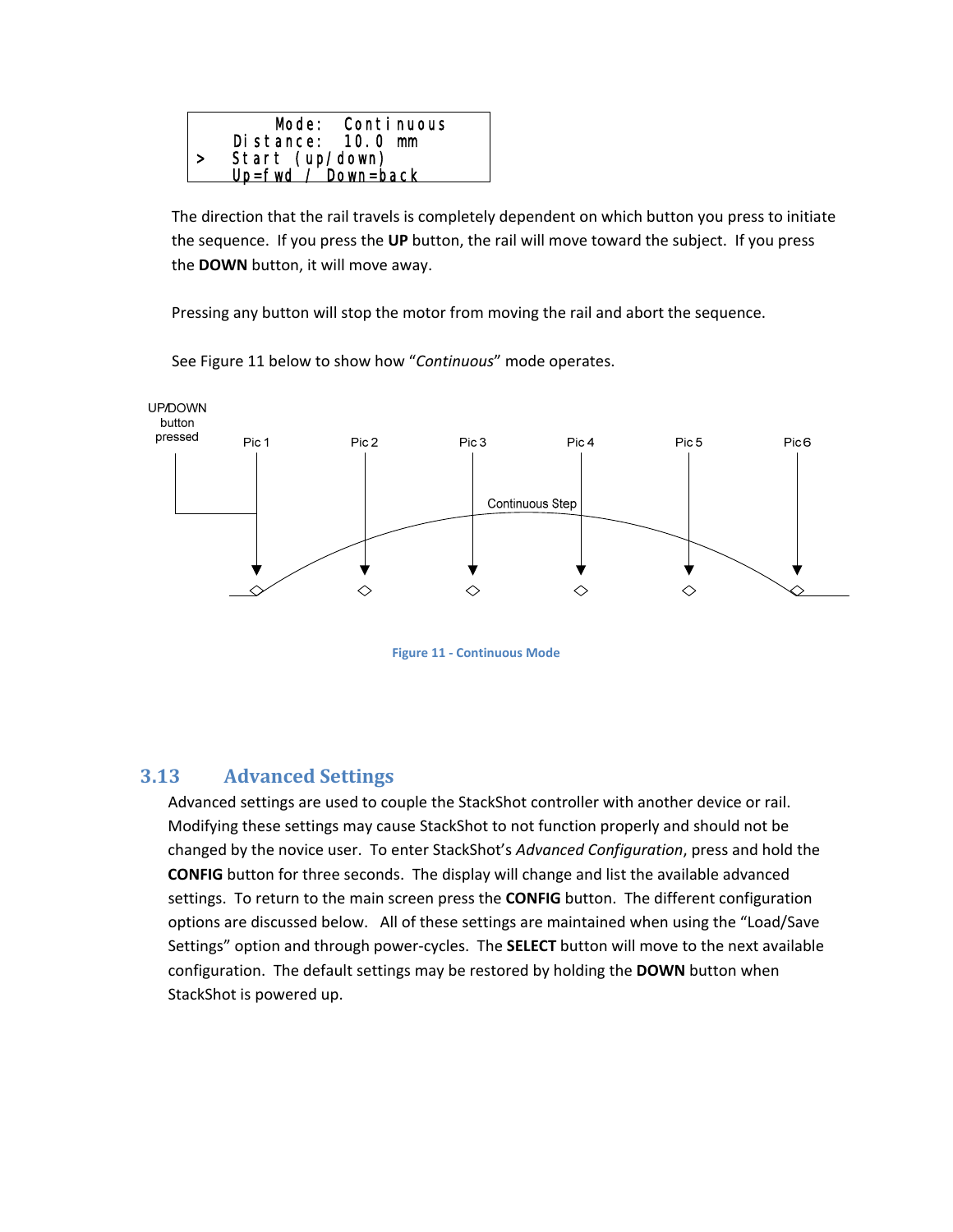#### <span id="page-25-0"></span>**3.13.1 Distance per Revolution**

This configuration specifies the distance the rail travels in the linear direction per revolution of the motor. The default is shown below. Use the **UP** and **DOWN** buttons to adjust this value as needed.

| $==$ Custom Config $==$ |  |
|-------------------------|--|
| $>$ Dist/Rev: 1.59 mm   |  |
| Backlash: 0.22 mm       |  |
|                         |  |

#### **3.13.2 Backlash**

This parameter allows the adjustment of the backlash compensation. When the motor reverses direction there (in most applications) will be some "play" in the drive mechanism. StackShot has the capability to compensate for this gear backlash "play". Backlash compensation is applied during "*Automatic Step*" mode, "*Automatic Distance*" mode, and any time that "*Auto Return*" is enabled. Use the **UP** and **DOWN** buttons to adjust the backlash for your specific application. The default is shown below.

| $==$ Custom Config $==$ |  |
|-------------------------|--|
| Dist/Rev: $1.59$ mm     |  |
| > Backlash: 0.22 mm     |  |
|                         |  |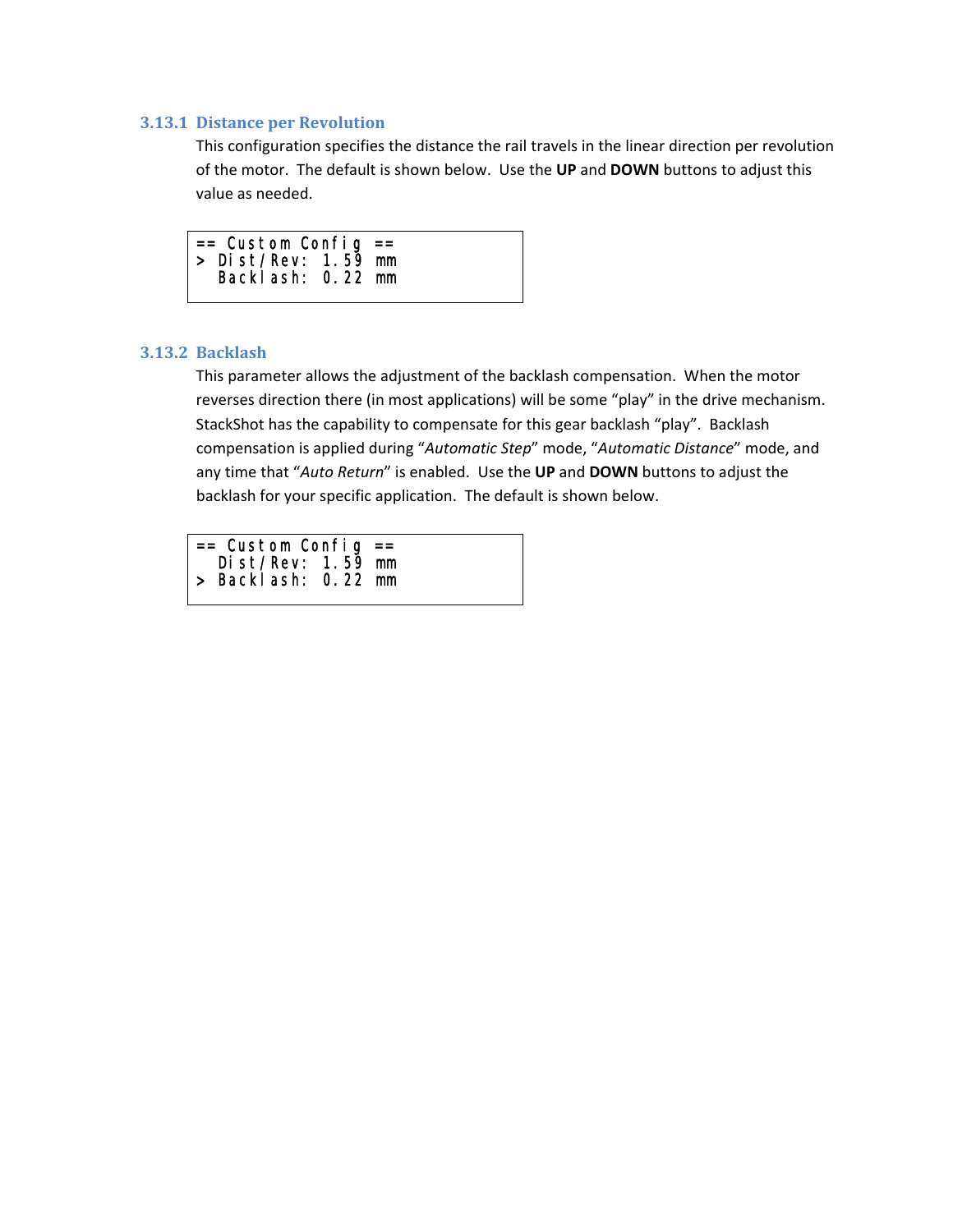## <span id="page-26-0"></span>**4. Accessories**

StackShot is fully compatible with StopShot shutter cables. A wide variety of cables are available at [http://www.cognisys](http://www.cognisys-inc.com/)‐inc.com.

For "no camera wires attached" operation you might consider the universal infrared shutter trigger. It's compatible with Canon, Nikon, Sony, Pentax, and many other cameras. It simply plugs into the "Shutter Trigger" port of StackShot. This may be required if your camera does not support a wired shutter release.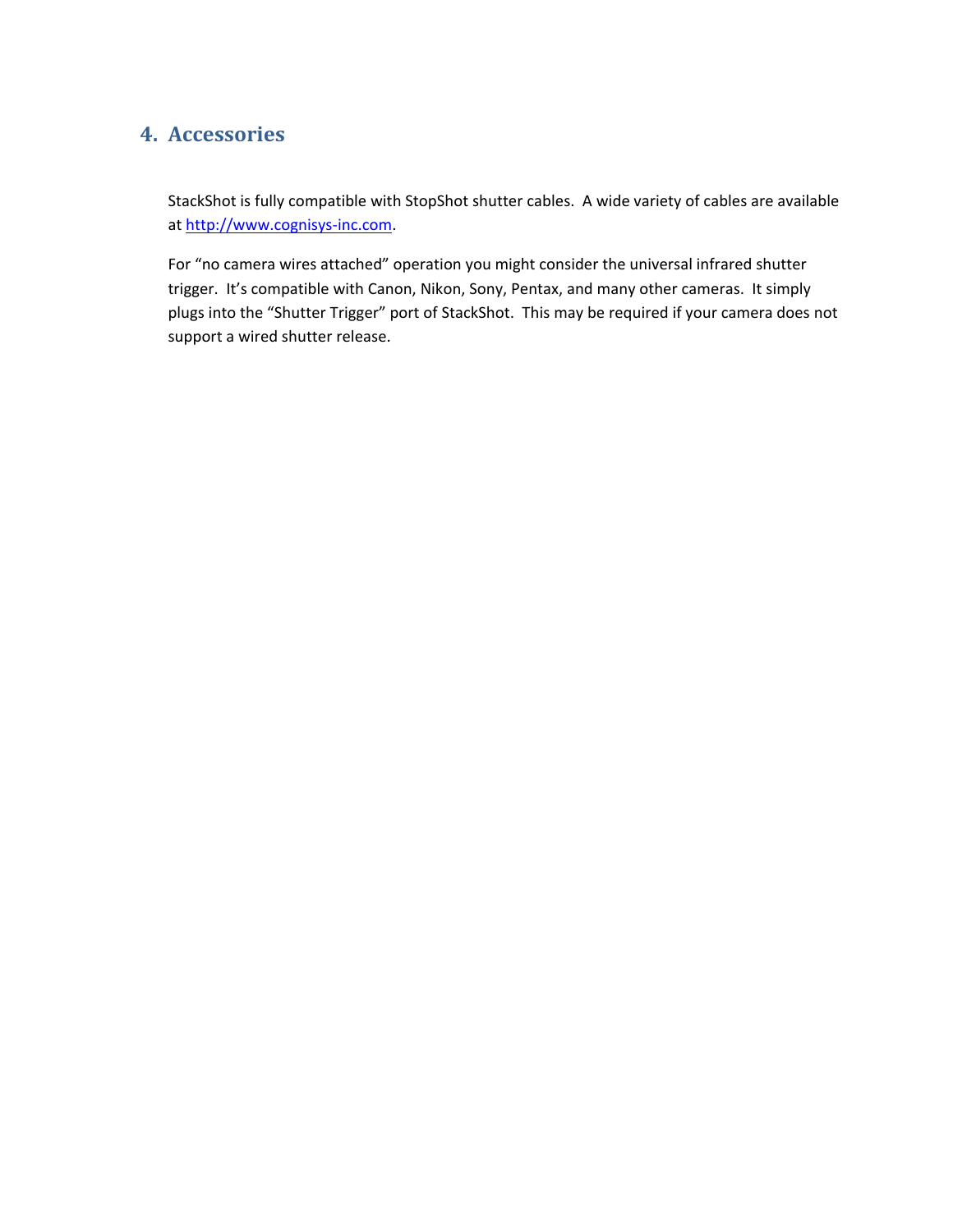## <span id="page-27-0"></span>**5. Connections & Cables**

One of the design goals of StackShot was to make it simple to add cable extensions and do custom wiring. Nothing is more frustrating than buying a product and finding out that it uses over-priced proprietary cables. All StackShot cable extensions are available at your favorite audio/video equipment supply store. We provide the connection diagrams below so that you have the option of making custom cables. If you have any questions, please contact us at [support@cognisys](mailto:support@cognisys-inc.com)‐inc.com.

## **5.1Shutter Trigger Output**

The trigger output uses a standard "RCA" jack. RCA extensions come in all different types, one end as male and the other as female. To extend the shutter trigger cable length, simply buy a mono (single) extension which is typically used for video.

As with all RCA jacks the outside connector is ground. The StackShot trigger output is a "Low Side Driver" (switches in ground). This means that when the shutter trigger output fires, it connects the center conductor of the RCA jack to the outside connector (ground) to draw current through the center conductor.

See [Figure](#page-27-1) 12 below for a wiring diagram for the RCA connectors.



#### <span id="page-27-1"></span>**5.2 Motor Cable**

The motor cable included with the kit is a high-quality S-video/SVHS cable with low impedance. If you are going to extend the length between the StackShot controller and the rail make sure to use a high‐quality cable – otherwise performance may be sacrificed.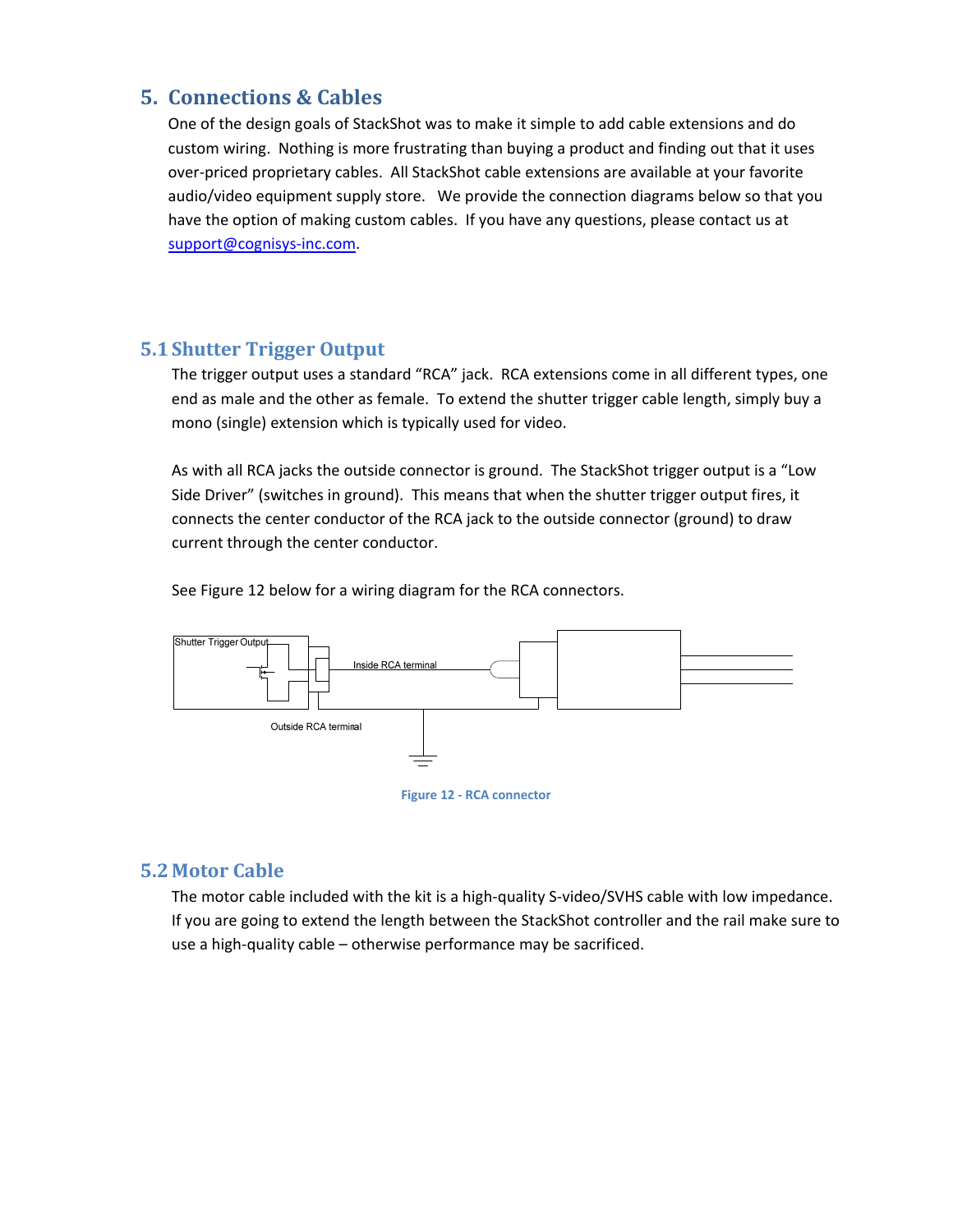## <span id="page-28-0"></span>**6. Setup examples**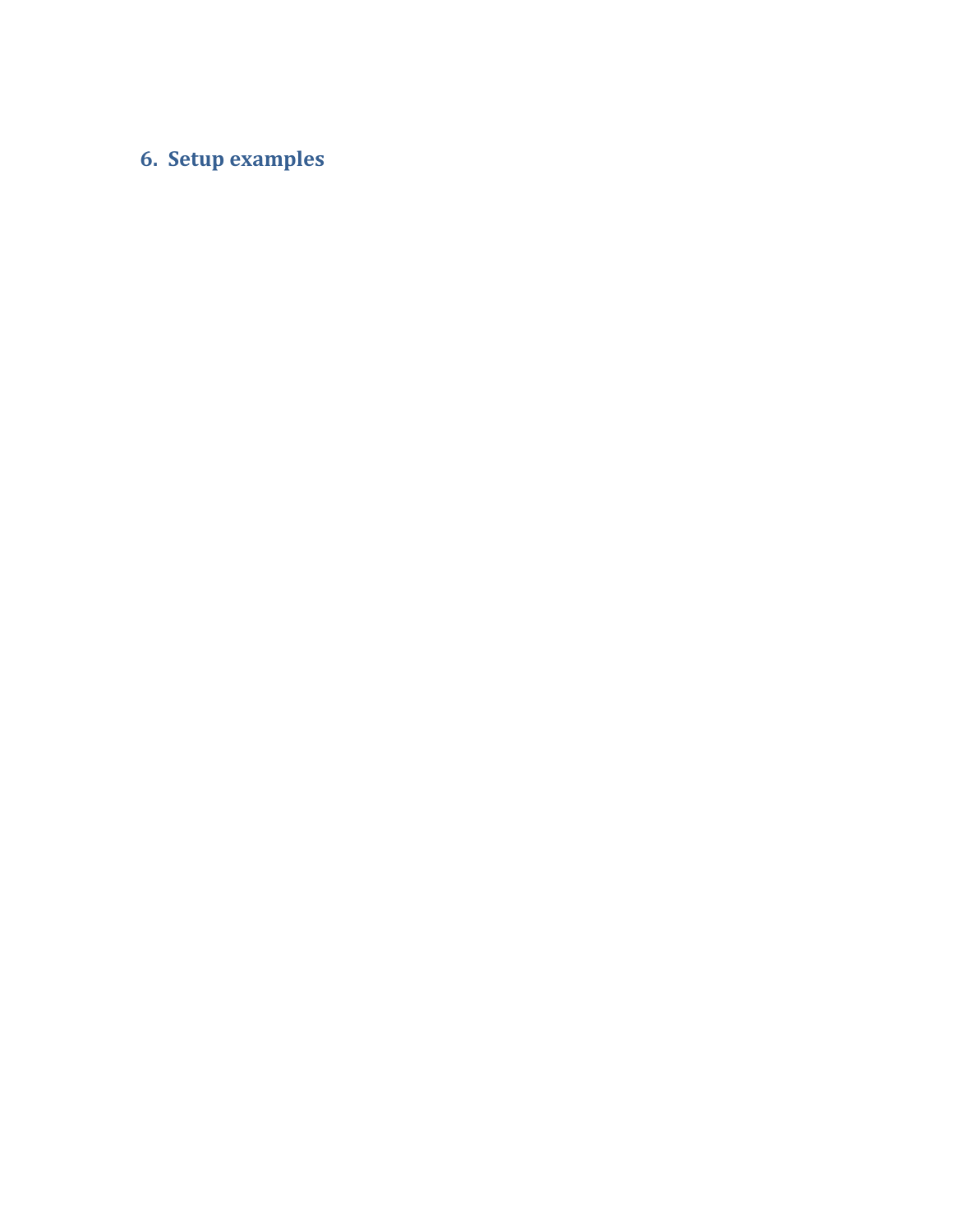## <span id="page-29-0"></span>**7. Troubleshooting**

| Problem                      | Cause                          | Solution                       |
|------------------------------|--------------------------------|--------------------------------|
| Display is not lit.          | Power cord is not inserted     | Insert the power cord          |
|                              | properly into the power jack.  | properly into the power jack.  |
|                              |                                | It needs to be fully seated in |
|                              |                                | the connector.                 |
|                              | Power cord is not plugged into | Plug power adapter into the    |
|                              | the wall.                      | wall.                          |
|                              |                                |                                |
|                              | Wrong AC/DC adapter used.      | Be sure to use the AC/DC       |
|                              |                                | adapter that was included      |
|                              |                                | with your StackShot module.    |
|                              | Backlighting is turned down    | If the backlighting was turned |
|                              | too low.                       | down to use in the dark, you   |
|                              |                                | may not be able to see it in   |
|                              |                                | bright light. In a room with   |
|                              |                                | less light, adjust the         |
|                              |                                | backlighting per the manual.   |
| Trigger LED is constantly on | The trigger output has a short | Disconnect the load (flash,    |
| and dim.                     | circuit.                       | accessory, etc) from StackShot |
|                              |                                | and see if the light goes out. |
|                              |                                | If it does, something is wrong |
|                              |                                | with the load.                 |
|                              | Your load (camera, flash,      | The load may have a slightly   |
|                              | accessory, etc) is not powered | resistive path to ground.      |
|                              | up.                            | Power up the load.             |
| Camera or flash does not     | Equipment in sleep mode.       | Ensure equipment is in ready   |
| trigger                      |                                | mode.                          |
|                              | Shutter Disable feature is     | Turn off the "Shutter Disable" |
|                              | active. (SD blinking)          | feature.                       |
| Motor does not spin          | Motor cable is unplugged.      | Plug in motor cable.           |
|                              | Motor Torque setting is too    | Increase the motor torque      |
|                              | low.                           | setting.                       |
|                              | Object is jamming the rail.    | Inspect the rail and make sure |
|                              |                                | that nothing is jamming the    |
|                              |                                | path of movement, gear, etc.   |
| Need to restore factory      | <b>Operator Error</b>          | With StackShot powered off,    |
| settings                     |                                | hold down the DOWN button,     |
|                              |                                | and apply power. Once the      |
|                              |                                | splash screen shows up,        |
|                              |                                | release the DOWN button.       |
|                              |                                | This will load the factory     |
|                              |                                | defaults. It will NOT erase    |
|                              |                                | your saved settings.           |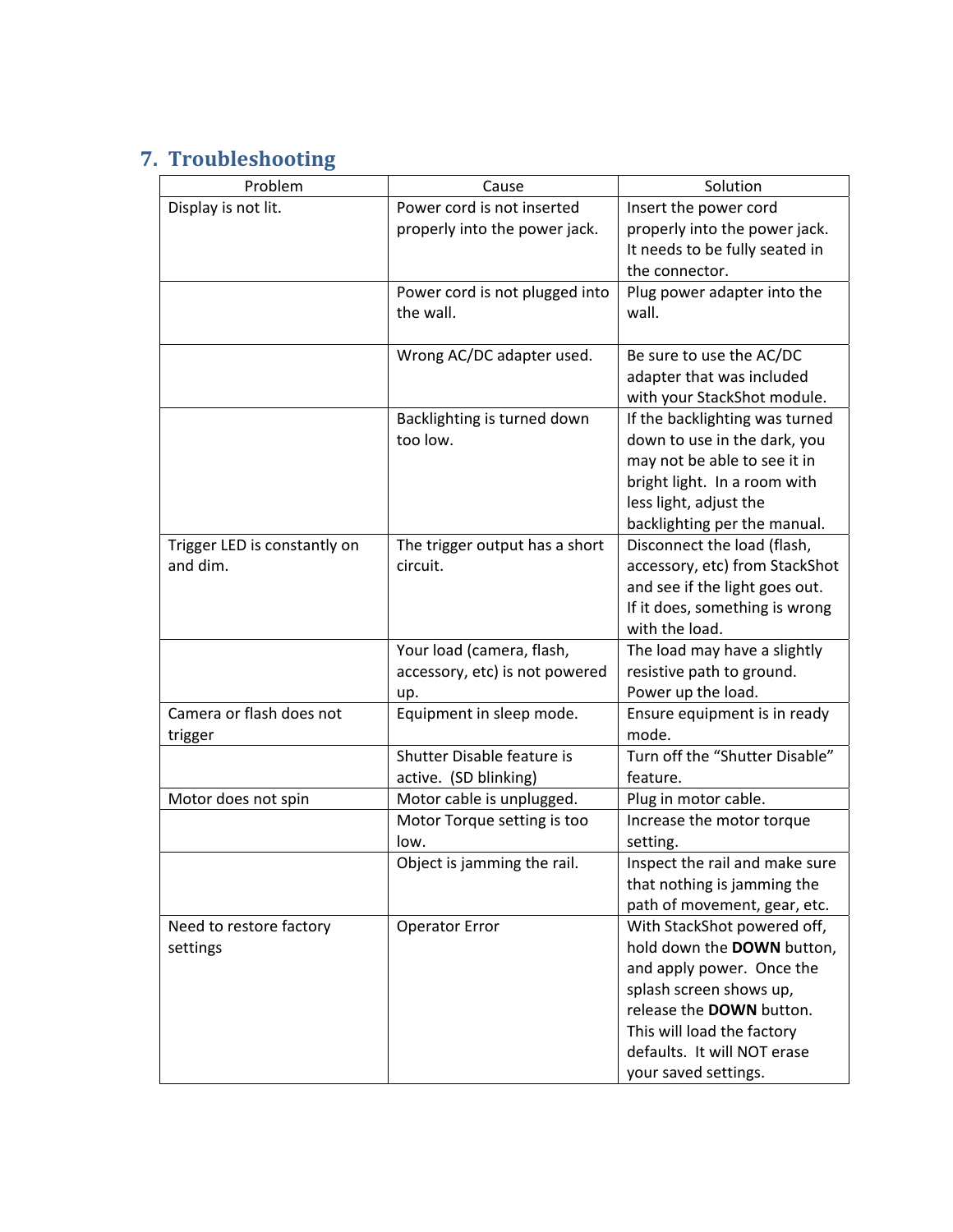<span id="page-30-0"></span>If you cannot resolve a problem with StackShot, please contact us at [support@cognisys](mailto:support@cognisys-inc.com)-inc.com. We want to make sure that you are completely satisfied with our product.

## **8. Specifications**

*Specifications are intended for reference only. The design may be modified to improve features or functionality without notice.* 

| <b>Specifications</b>                          | <b>MIN</b>               | <b>NOM</b>         | <b>MAX</b> | <b>UNITS</b>  |
|------------------------------------------------|--------------------------|--------------------|------------|---------------|
| <b>Input Voltage</b>                           | 11                       | 12                 | 16         | Vdc           |
| <b>Input Current</b>                           | 100                      | 120                | 2000       | mAdc          |
| <b>Output Current Sink</b>                     | $\overline{\phantom{0}}$ |                    |            | Adc           |
| Max Voltage on Trigger Out Port (Steady State) |                          |                    | 60         | Vdc           |
| <b>Operating Temperature</b>                   | $-20$                    | 25                 | 50         | $\mathcal{C}$ |
| Rail Dimension - Width                         |                          | 86                 |            | mm            |
| Rail Dimension – Length                        |                          | 200                |            | mm            |
| Rail Dimension - Height                        |                          | 80                 |            | mm            |
| <b>Total Rail Travel</b>                       |                          | 100                |            | mm            |
| Accuracy                                       |                          | <b>TBD</b>         |            | $\%$          |
| Weight                                         |                          | 1100               |            | grams         |
| Camera carriage thread                         |                          | $\frac{1}{4} - 20$ |            |               |
| Base-plate mounting options:                   |                          |                    |            |               |
| Quantity: 3                                    |                          | $1/4 - 20$         |            |               |
| Quantity: 2                                    |                          | $3/8 - 16$         |            |               |
| Quantity: 1                                    |                          | ARCA <sup>1</sup>  |            |               |

Notes:

1. Dove‐tail ARCA mount may not be compatible with all quick‐release styles. There is no industry standard. Use care when using quick‐release styles to ensure the equipment is mounted securely.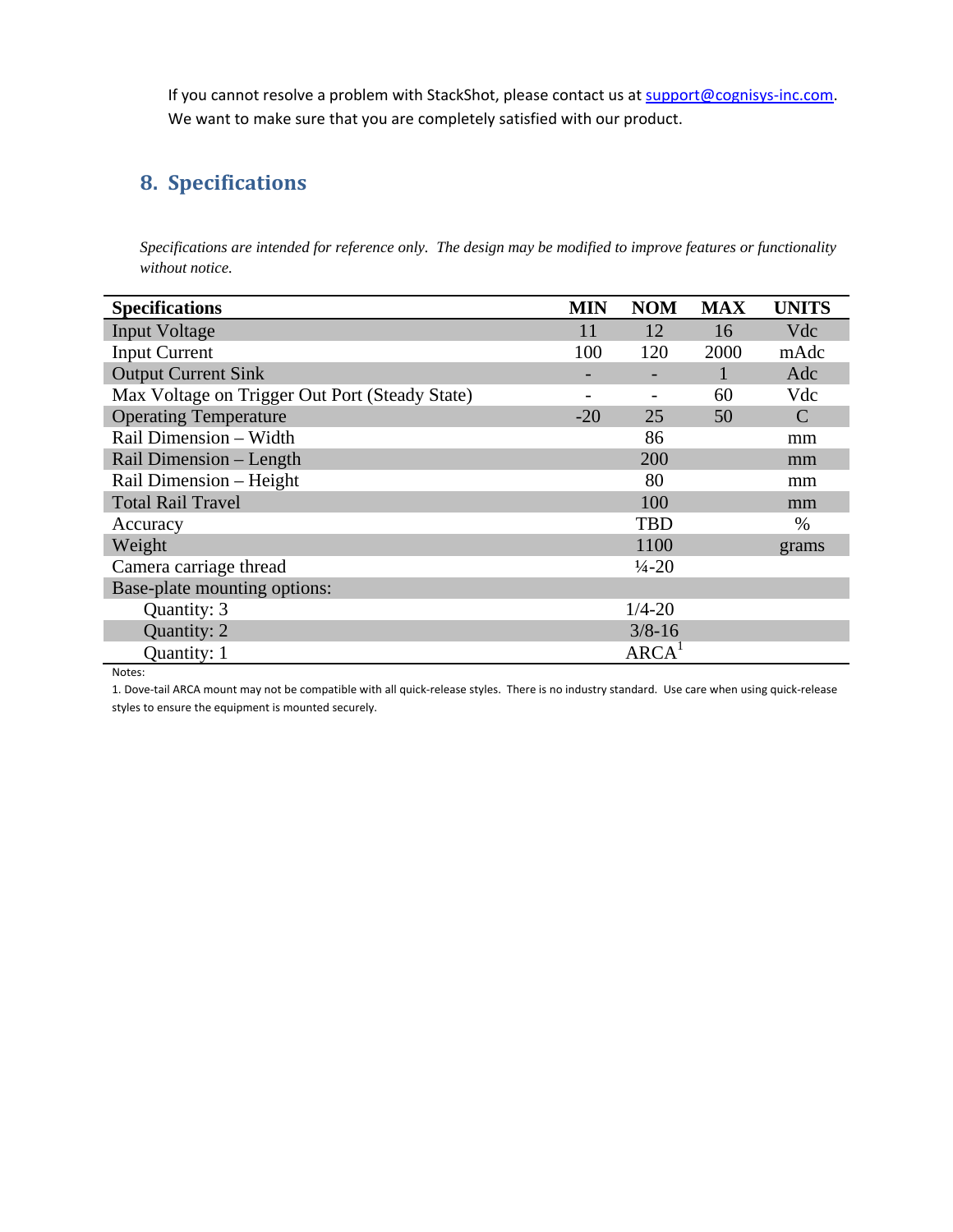## <span id="page-31-0"></span>**9. Warranty**

#### Limited Warranty

All products are warranted to be free from defects in materials or workmanship for one (1) year from the date of purchase. Within this period, Cognisys Inc. will, at its sole option, repair or replace any components which fail in normal use. Such repairs or replacement will be made at no charge to the customer for parts or labor, provided that the customer shall be responsible for any transportation cost. This warranty does not cover failures due to abuse, misuse, accident or unauthorized alterations or repairs.

THE WARRANTIES AND REMEDIES CONTAINED HEREIN ARE EXCLUSIVE AND IN LIEU OF ALL OTHER WARRANTIES, WHETHER EXPRESS, IMPLIED OR STATUTORY, INCLUDING ANY LIABILITY ARISING UNDER ANY WARRANTY OF MERCHANTABILITY OR FITNESS FOR A PARTICULAR PURPOSE, STATUTORY OR OTHERWISE. THIS WARRANTY GIVES YOU SPECIFIC LEGAL RIGHTS, WHICH MAY VARY FROM STATE TO STATE.

IN NO EVENT SHALL COGNISYS BE LIABLE FOR ANY INCIDENTAL, SPECIAL, INDIRECT OR CONSEQUENTIAL DAMAGES, WHETHER RESULTING FROM THE USE, MISUSE OR INABILITY TO USE THE PRODUCT OR FROM DEFECTS IN THE PRODUCT. SOME STATES DO NOT ALLOW THE EXCLUSION OF INCIDENTAL OR CONSEQUENTIAL DAMAGES, SO THE ABOVE LIMITATIONS MAY NOT APPLY TO YOU.

Cognisys retains the exclusive right to repair or replace the product or offer a full refund of the purchase price at its sole discretion. SUCH REMEDY SHALL BE YOUR SOLE AND EXCLUSIVE REMEDY FOR ANY BREACH OF WARRANTY.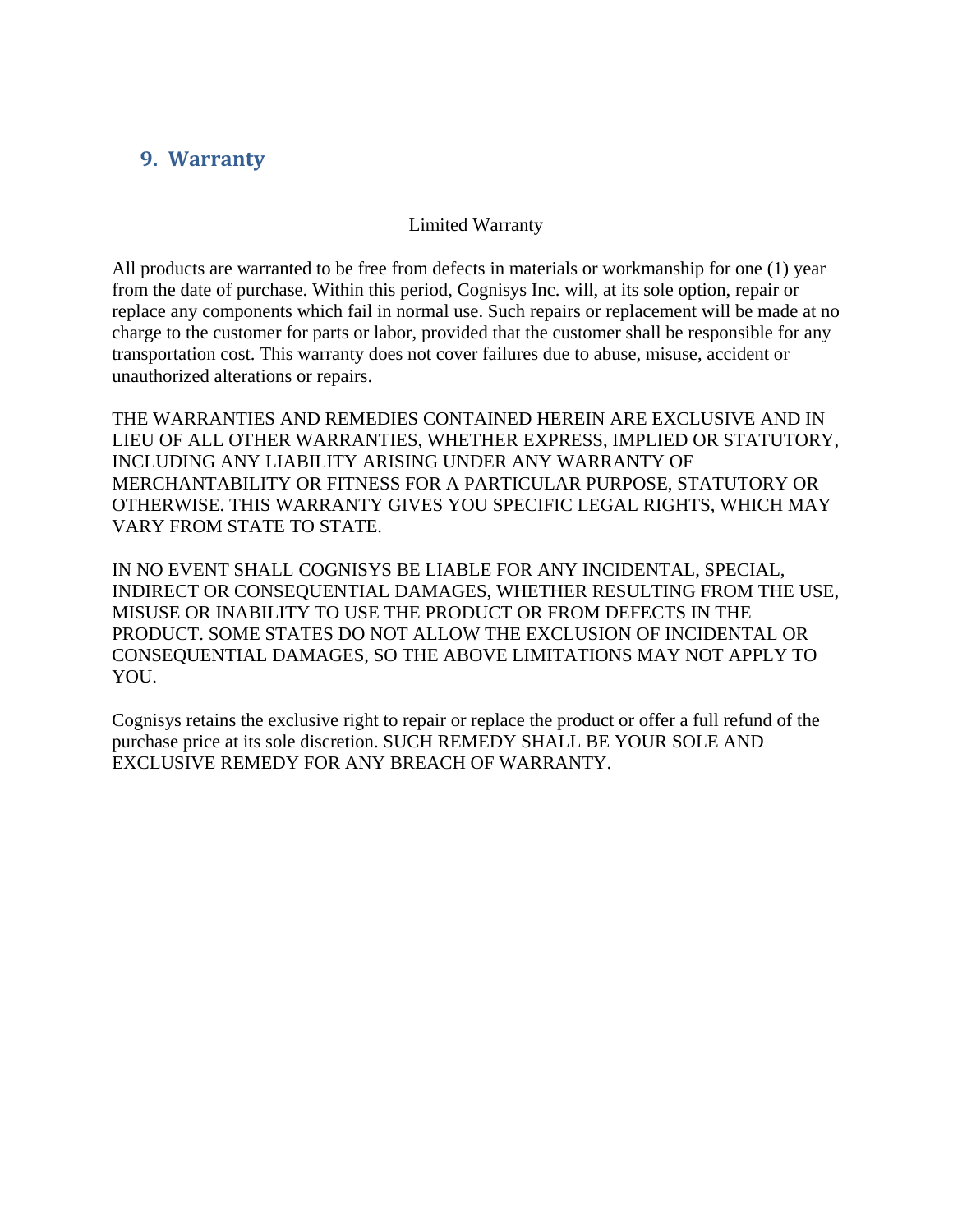## <span id="page-32-0"></span>**10. Glossary**

| Term                  | <b>Description</b>                                                              |  |  |
|-----------------------|---------------------------------------------------------------------------------|--|--|
| # Pics                | Number of pictures to take at each individual step.                             |  |  |
| <b>LCD Backlight</b>  | The backlighting for the LCD allows the text to be visible. It is adjustable so |  |  |
|                       | that for low-light conditions it won't ruin long exposures.                     |  |  |
| Load Defaults         | Load the factory defaults for all the settings.                                 |  |  |
| mil                   | One thousandth of an inch. Not to be confused with a millimeter.                |  |  |
| mm                    | Millimeter. One thousandth of a meter.                                          |  |  |
| ms                    | Abbreviation for milliseconds. A thousandth of a second (1/1000 seconds).       |  |  |
|                       |                                                                                 |  |  |
| Short Circuit (short) | To connect two wires together. Provide a path for current to flow with low      |  |  |
|                       | resistance.                                                                     |  |  |
| Shutter lag           | This is the delay from when a camera is told to take a picture and when it      |  |  |
|                       | actually takes it. The camera performs several functions prior to taking the    |  |  |
|                       | picture (focusing, metering, etc) which can all add a delay. To make matters    |  |  |
|                       | worse it may even be a variable delay.                                          |  |  |
| Toff                  | The time the shutter output "Trigger" remains off between pictures.             |  |  |
| <b>Trigger</b>        | This is the shutter output from StackShot.                                      |  |  |
| us                    | Abbreviation for microseconds. A millionth of a second.                         |  |  |
| <b>DOF</b>            | Depth of Field. The depth in an image where it appears sharp.                   |  |  |
| Torque                | A force applied to a lever. In the case of StackShot, it is a configurable      |  |  |
|                       | setting that determines how much current is applied to the motor to cause       |  |  |
|                       | rotation.                                                                       |  |  |